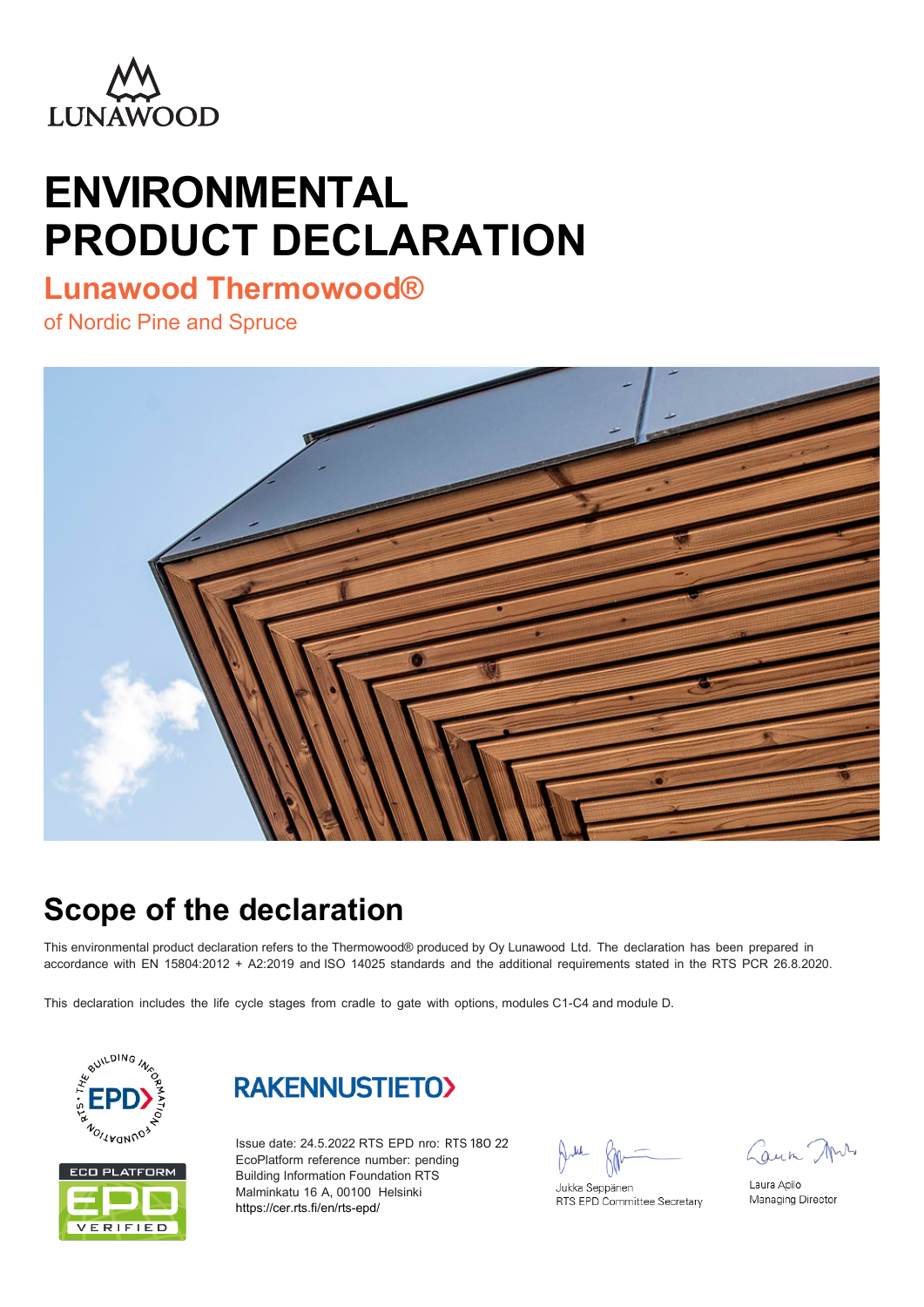## **Table of Contents**

| $\overline{1}$ . |  |
|------------------|--|
| 2.               |  |
| 3.               |  |
| $\overline{4}$ . |  |
| 5.               |  |
| 6.               |  |
| $\overline{7}$ . |  |
| 8.               |  |

| 9. |  |
|----|--|
|    |  |
|    |  |
|    |  |
|    |  |
|    |  |
|    |  |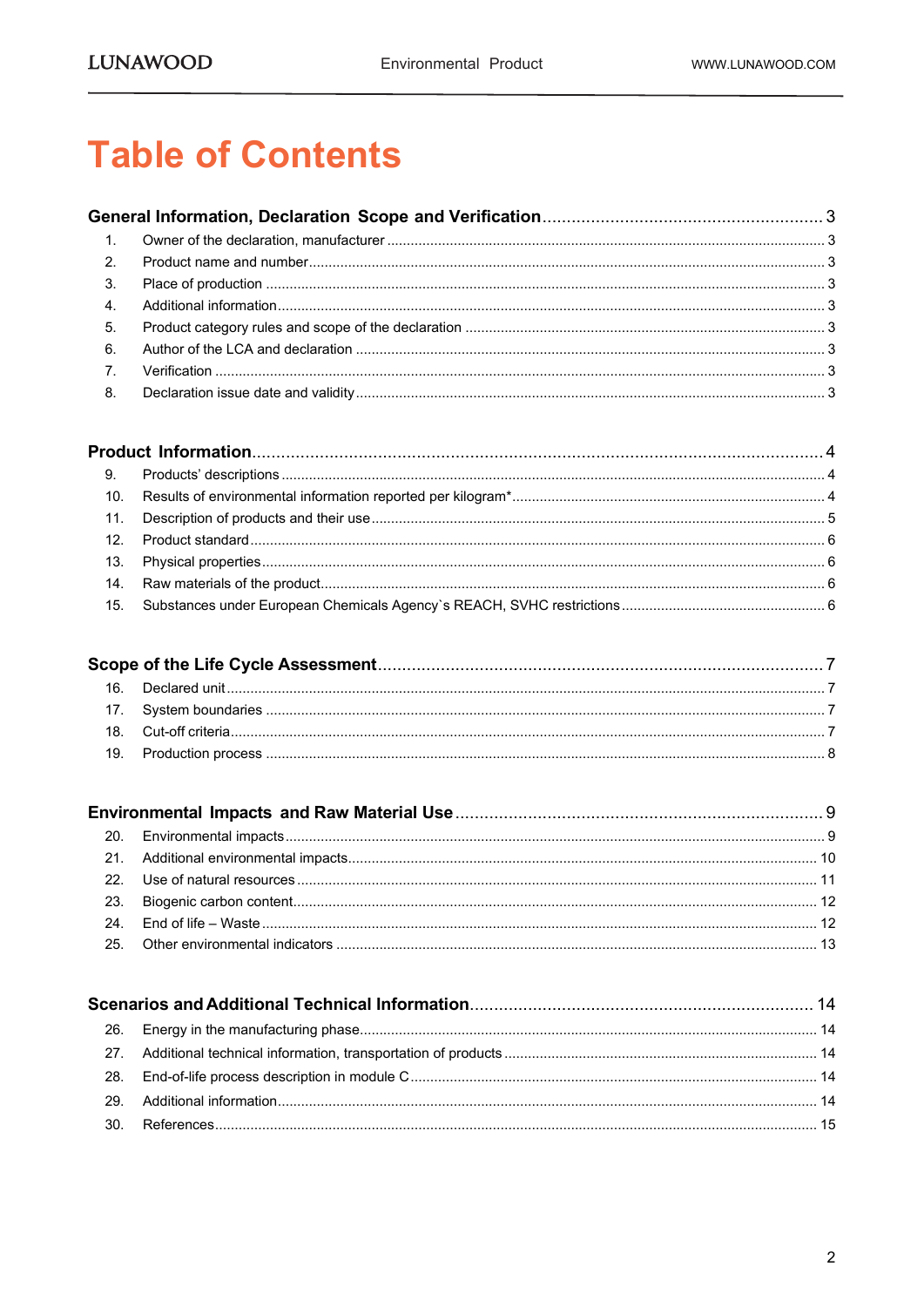### **General Information, Declaration scope and verification**

#### **1. Owner of the declaration, manufacturer**

OY LUNAWOOD LTD Maija Masalin Aleksanterinkatu 25 A, FI-15140 Lahti maija.masalin@lunawood.com

#### **2. Product name and number**

Lunawood Thermowood of pine and spruce. Building 2000 Product No: 244.

#### **3. Place of production**

The average production data of Lunawood Thermowood® are based on inventories from two Oy Lunawood Ltd mills. in Kaskinen and Iisalmi (Finland).

#### **4. Additional information**

info@lunawood.com

#### **5. Product category rules and scope of the declaration**

The declaration has been prepared in accordance with EN 15804 + A2:2019 and ISO 14025 standards and additional requirements stated in RTS PCR (Version, 26.8.2020). Product specific category rules have not been applied. EPD of construction products may not be comparable if they do not comply with EN 15804 and seen in a building context.

#### **6. Author of the LCA and declaration**

Tarmo Räty, Senior scientist Natural Resources Institute Finland (Luke), Latokartanonkaari 9, 00790 Helsinki, Finland, www.luke.fi

#### **7. Verification**

This EPD has been verified according to the requirements of ISO 14025:2010, EN 15804:2012 + A2:2019 and RTS PCR protocol by a third party. The verification has been carried out by Sigita Židonienė from Vesta Sustainability Consulting.

| Name and organization of third party verifier: | Place:             |
|------------------------------------------------|--------------------|
| Sigita Židonienė, Vesta Consulting UAB         | Vilnius, Lithuania |
| Signature:                                     | Date:              |
| Grölon-                                        | 13 May 2022        |

#### **8. Declaration issue date and validity**

Declaration issue date 13.5.2022 EPD is valid 5 year from verification 13.05.2022-12.5.2027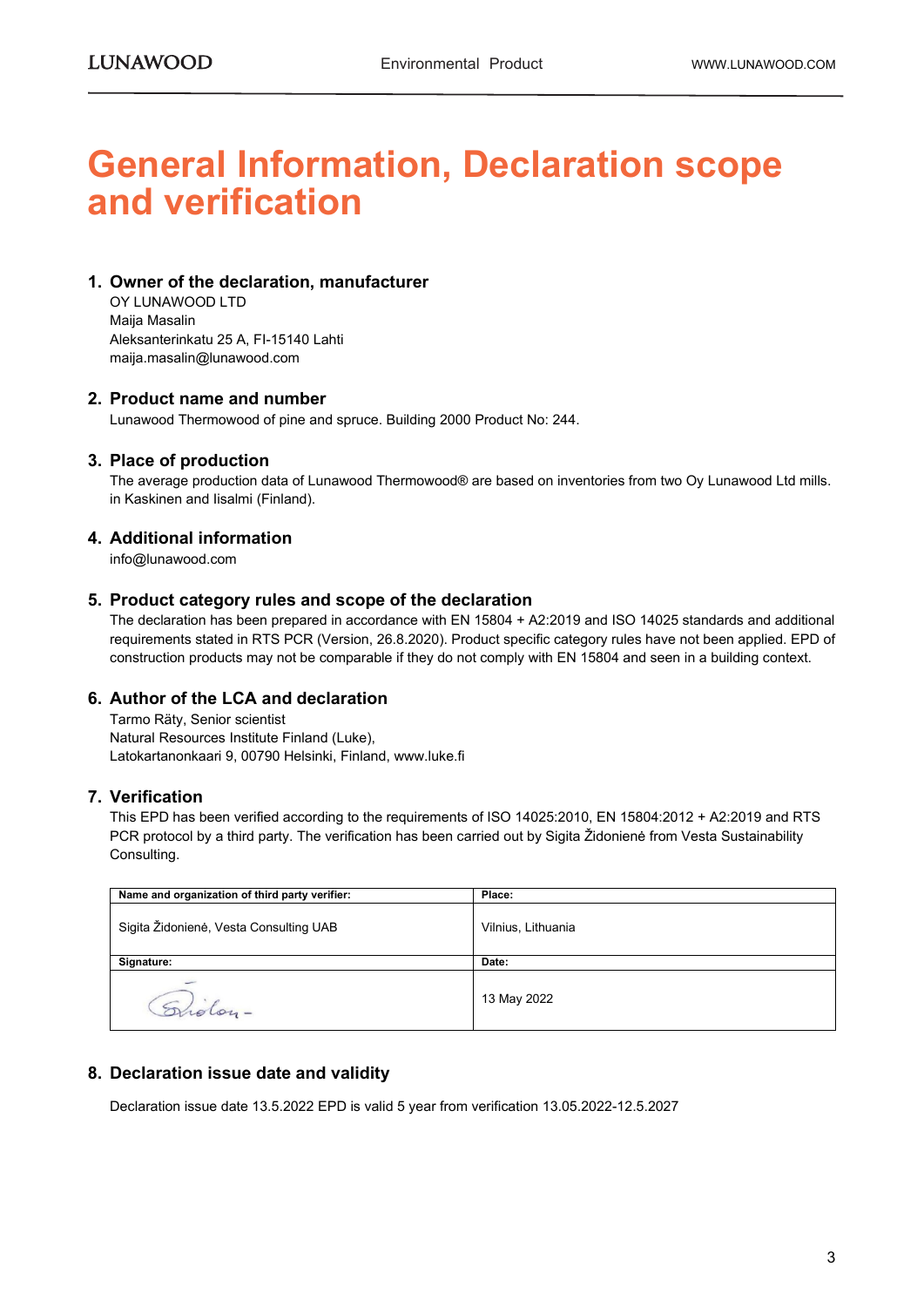## <span id="page-3-0"></span>**Product Information**

#### <span id="page-3-1"></span>**9. Products' descriptions**

This EPD represents the production of Lunawood Rough Thermo Timber and Planed Lunawood Thermowood® with Thermo-S or Thermo-D treatment.

|                              | <b>Thermo-S</b> | Thermo-D | CoC certification |
|------------------------------|-----------------|----------|-------------------|
| Lunawood Rough Thermo Timber |                 |          | PEFC              |
| Lunawood Planed Thermowood®  | $\lambda$       |          | PEFC              |

The letter 'S' in 'Thermo-S' stands for 'stability'. Along with appearance, stability is a key property in the end use applications of the products in this treatment class. The letter 'D' in 'Thermo-D' stands for 'durability'. Along with appearance, biological durability is a key property in the end use applications of products in this treatment class.

Products from the two mills are technically identical and this EPD presents average product on the market. The average EPD data for GWP total – indicator in this EPD differs more than 10 % between the two mills.

#### <span id="page-3-2"></span>**10. Results of environmental information reported per kilogram\***

| Table 10a. Results of environmental information per kilogram, Lunawood Rough Thermo Timber D |                             |               |                |              |                |              |              |                |             |  |
|----------------------------------------------------------------------------------------------|-----------------------------|---------------|----------------|--------------|----------------|--------------|--------------|----------------|-------------|--|
| Impact                                                                                       | Unit                        | $A1-A3$       | A <sub>3</sub> | $AA*$        | C <sub>1</sub> | $C2*$        | C3           | C <sub>4</sub> | D           |  |
| Climate change, (GWP-total)                                                                  | kg CO2 eq./kg               | $-1.43E + 00$ |                | 2.90E-05     | 8.52E-04       | 1,59E-04     | 1.80E+00     | 8.50E-02       | $-1,91E+00$ |  |
| Resource use, minerals and metals,<br>(ADP-minerals&metals)                                  | kg Sb eg./kg                | 6,87E-07      |                | 6.00E-11     | 4.34E-10       | 5.55E-10     | 8,13E-10     | 4,98E-09       | $-6,19E-08$ |  |
| Resource use, fossils, (ADP-fossil)                                                          | MJ. Net caloric<br>value/kg | $4.49E + 00$  |                | 4.34E-04     | 1.16E-02       | 2,41E-03     | 1.18E-01     | 2,08E-02       | $-1,91E-01$ |  |
| Water use. (WDP)                                                                             | m3 world eq.<br>Deprived/kg | $-2.70E - 02$ |                | 1.28E-06     | 1,65E-05       | 3.50E-04     | 1.66E-03     | $-5.66E - 04$  | $-1,32E-03$ |  |
| Biogenic carbon content in product                                                           | kg C/kg                     |               | 4.88E-01       | $0.00E + 00$ | $0.00E + 00$   | $0.00E + 00$ | $0.00E + 00$ | $0.00E + 00$   | $0,00E+00$  |  |
| Use of secondary material                                                                    | kg/kg                       | 3,28E-04      |                | $0.00E + 00$ | $0.00E + 00$   | $0.00E + 00$ | $0.00E + 00$ | $0.00E + 00$   | $-2,16E-05$ |  |
| *Reported per kg of transported km                                                           |                             |               |                |              |                |              |              |                |             |  |

| Table 10b Results of environmental information per kilogram, Lunawood Rough Thermo Timber S |                             |               |          |              |                |              |                |              |               |  |
|---------------------------------------------------------------------------------------------|-----------------------------|---------------|----------|--------------|----------------|--------------|----------------|--------------|---------------|--|
| Impact                                                                                      | Unit                        | A1-A3         | A3       | A4*          | C <sub>1</sub> | $C2*$        | C <sub>3</sub> | C4           | D             |  |
| Climate change, (GWP-total)                                                                 | kg CO2 eq./kg               | $-1,46E+00$   |          | 2,90E-05     | 8,52E-04       | 1,59E-04     | 1,80E+00       | 8,50E-02     | $-1.91E+00$   |  |
| Resource use, minerals and metals,<br>(ADP-minerals&metals)                                 | kg Sb eq./kg                | 3.27E-07      |          | 6,00E-11     | 4.34E-10       | 5.55E-10     | 8.13E-10       | 4.98E-09     | $-6.19E-08$   |  |
| Resource use, fossils, (ADP-fossil)                                                         | MJ, Net caloric<br>value/kg | 4,63E+00      |          | 4.34E-04     | 1,16E-02       | 2,41E-03     | 1,18E-01       | 2.08E-02     | $-1,91E-01$   |  |
| Water use, (WDP)                                                                            | m3 world eq.<br>Deprived/kg | $-2.33E - 01$ |          | 1.28E-06     | 1.65E-05       | 3,50E-04     | 1.66E-03       | $-5.66E-04$  | $-1.32E-03$   |  |
| Biogenic carbon content in product                                                          | kg C/kg                     |               | 4.88E-01 | $0.00E + 00$ | $0.00E + 00$   | $0.00E + 00$ | $0.00E + 00$   | $0.00E + 00$ | $0.00E + 00$  |  |
| Use of secondary material                                                                   | kg/kg                       | 3.37E-04      |          | $0.00E + 00$ | $0.00E + 00$   | $0.00E + 00$ | $0.00E + 00$   | $0.00E + 00$ | $-2.16E - 05$ |  |
| *Reported per kg of transported km                                                          |                             |               |          |              |                |              |                |              |               |  |

| Table 10c Results of environmental information per kilogram, Lunawood Planed Thermowood® D |                             |             |          |              |                |              |              |               |              |  |
|--------------------------------------------------------------------------------------------|-----------------------------|-------------|----------|--------------|----------------|--------------|--------------|---------------|--------------|--|
| Impact                                                                                     | Unit                        | A1-A3       | A3       | $AA*$        | C <sub>1</sub> | $C2*$        | C3           | C4            | D            |  |
| Climate change, (GWP-total)                                                                | kg CO2 eq./kg               | $-1,34E+00$ |          | 2,97E-05     | 9,40E-04       | 1,75E-04     | 1,80E+00     | 9,37E-02      | $-1,93E+00$  |  |
| Resource use, minerals and metals,<br>(ADP-minerals&metals)                                | kg Sb eq./kg                | 7.70E-07    |          | 6,16E-11     | 4,79E-10       | $6,12E-10$   | 8,13E-10     | 5,49E-09      | $-6,83E-08$  |  |
| Resource use, fossils, (ADP-fossil)                                                        | MJ, Net caloric<br>value/kg | 5,97E+00    |          | 4,45E-04     | 1,28E-02       | 2,66E-03     | 1,18E-01     | 2,29E-02      | $-2,11E-01$  |  |
| Water use, (WDP)                                                                           | m3 world eq.<br>Deprived/kg | $-1,55E-02$ |          | 1,32E-06     | 1,82E-05       | 3,86E-04     | 1,66E-03     | $-6.24E - 04$ | $-1,45E-03$  |  |
| Biogenic carbon content in product                                                         | kg C/kg                     |             | 4.90E-01 | $0.00E + 00$ | $0.00E + 00$   | $0.00E + 00$ | $0.00E + 00$ | $0.00E + 00$  | $0.00E + 00$ |  |
| Use of secondary material                                                                  | kg/kg                       | 3,61E-04    |          | $0,00E+00$   | $0,00E+00$     | $0,00E+00$   | $0,00E+00$   | $0,00E+00$    | $-2,39E-05$  |  |
| *Reported per kg of transported km                                                         |                             |             |          |              |                |              |              |               |              |  |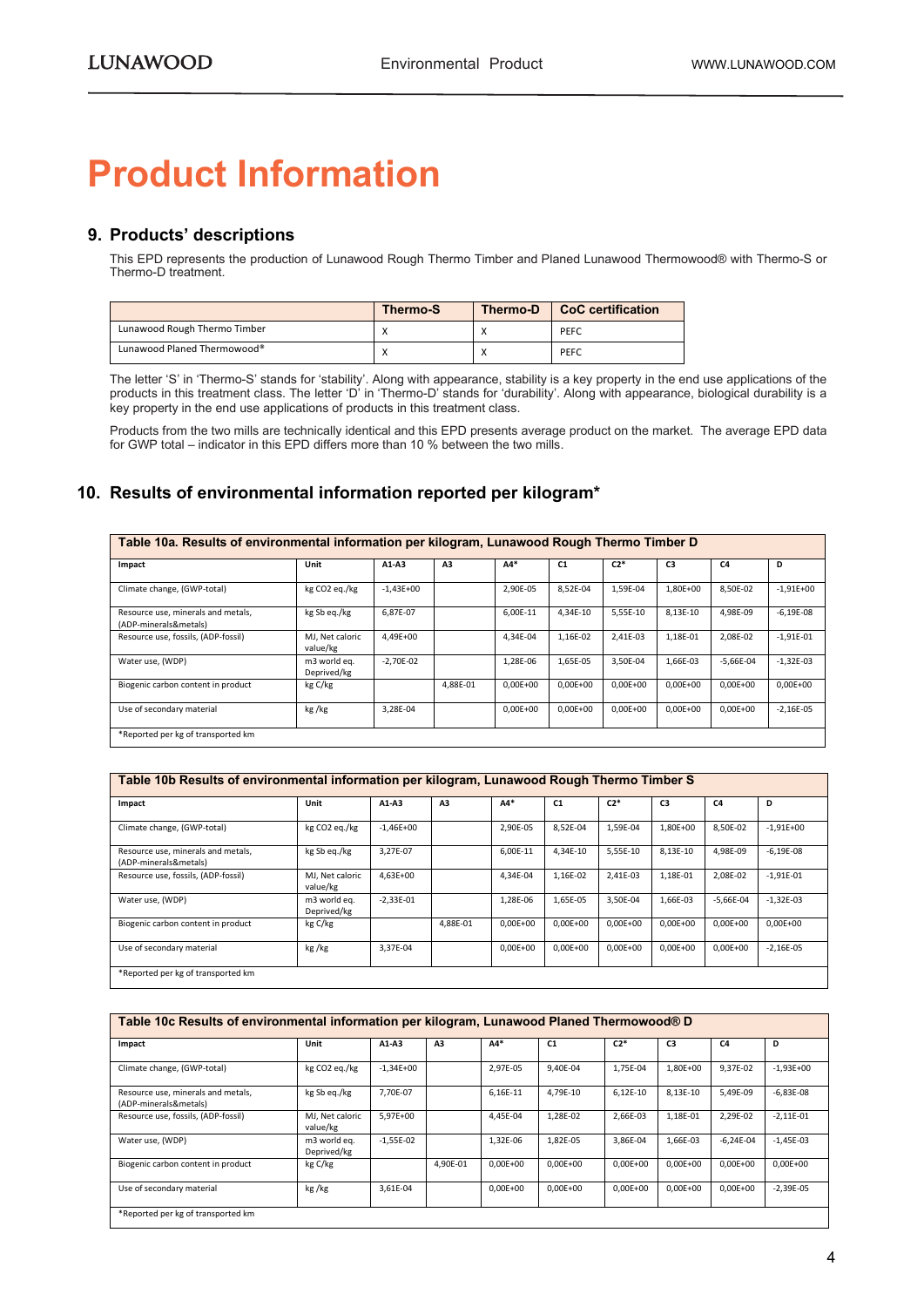| <b>TUDIO TWO INSURISTING CONTRACTMENT INTERNATION INTO A REPORT INTO A THEFT OF A REPORT IN A REPORT OF A REPORT OF A REPORT OF A REPORT OF A REPORT OF A REPORT OF A REPORT OF A REPORT OF A REPORT OF A REPORT OF A REPORT OF</b> |                             |               |          |              |              |              |                |              |               |
|-------------------------------------------------------------------------------------------------------------------------------------------------------------------------------------------------------------------------------------|-----------------------------|---------------|----------|--------------|--------------|--------------|----------------|--------------|---------------|
| Impact                                                                                                                                                                                                                              | Unit                        | $A1-A3$       | A3       | $AA*$        | C1           | $C2*$        | C <sub>3</sub> | C4           | D             |
| Climate change, (GWP-total)                                                                                                                                                                                                         | kg CO2 eq./kg               | $-1.37E + 00$ |          | 2.97E-05     | 9.40E-04     | 1,75E-04     | 1.80E+00       | 9.37E-02     | $-1.93E + 00$ |
| Resource use, minerals and metals,<br>(ADP-minerals&metals)                                                                                                                                                                         | kg Sb eq./kg                | 3,74E-07      |          | 6,16E-11     | 4.79E-10     | $6,12E-10$   | 8,13E-10       | 5.49E-09     | $-6,83E-08$   |
| Resource use, fossils, (ADP-fossil)                                                                                                                                                                                                 | MJ, Net caloric<br>value/kg | $6,12E+00$    |          | 4.45E-04     | 1.28E-02     | 2,66E-03     | 1,18E-01       | 2,29E-02     | $-2,11E-01$   |
| Water use, (WDP)                                                                                                                                                                                                                    | m3 world eq.<br>Deprived/kg | $-2.43E - 01$ |          | 1.32E-06     | 1.82E-05     | 3,86E-04     | 1.66E-03       | $-6,24E-04$  | $-1.45E-03$   |
| Biogenic carbon content in product                                                                                                                                                                                                  | kg C/kg                     |               | 4.90E-01 | $0.00E + 00$ | $0.00E + 00$ | $0.00E + 00$ | $0.00E + 00$   | $0.00E + 00$ | $0.00E + 00$  |
| Use of secondary material                                                                                                                                                                                                           | kg/kg                       | 3,71E-04      |          | $0,00E+00$   | $0.00E + 00$ | $0.00E + 00$ | $0.00E + 00$   | $0.00E + 00$ | $-2.39E - 05$ |
| *Reported per kg of transported km                                                                                                                                                                                                  |                             |               |          |              |              |              |                |              |               |

#### **Table 10d Results of environmental information per kilogram, Lunawood Planed Thermowood® S**

#### <span id="page-4-0"></span>**11. Description of products and their use**

**Moisture Density at u=5% Thickness mm Width** and saunas, all properties achieved without chemicals naturally through Thermal Modification. Lunawood Lunawood is a sustainable, durable and dimensionally stable wood material for facades, landscaping and interiors Thermowood does not require surface coatings even in the most challenging climate conditions which makes it a truly sustainable choice throughout its life cycle. This allows the project to have that naturally weathered color, if desired.

Environmental impacts of the declared unit  $(m^3)$  can be converted to linear meter of a specific product using the following conversionfactors.

| Planed Lunawood Thermowood® products                              |          |                                                       |         |
|-------------------------------------------------------------------|----------|-------------------------------------------------------|---------|
| Luna 15 x 92 STP Thermo-D M                                       | 0,0019   | Luna 26 x 118 HLL/L PP and LDR JA SY Thermo-D         | 0,0040  |
| Luna 16 x 92 SHP Thermo-D                                         | 0.002    | Luna 26 x 140 SHP PF2, SHP Sauna and SHP Thermo-D     | 0.0048  |
| Luna 19 x 117 Panel System, SHP, UTS and UTV Thermo D             | 0,0031   | Luna 26 x 142 Deck 78 and UTV 62 Dual Shadow Thermo-D | 0,0048  |
| Luna 19 x 140 LunaDrop and UTV Thermo-D                           | 0.0038   | Luna 26 x 92 HLL PP and SHP Sauna, Thermo-S           | 0.0032  |
| Luna 19 x 140 TGV Thermo-D                                        | 0,003749 | Luna 26 x 92 LD2 PF2, SHP Sauna and SHP Thermo-D      | 0,0032  |
| Luna 19 x 185 Panel System Thermo-D                               | 0.005    | Luna 32 x 140 Triple Thermo-D                         | 0.0057  |
| Luna 19 x 92 SHP Thermo-D                                         | 0,0025   | Luna 42 x 140 SHP Thermo-D                            | 0,0075  |
| Luna 20 x 140 UYLS Thermo-D M                                     | 0,00375  | Luna 42 x 42 SHP Thermo-D                             | 0,0025  |
| Luna 20 x 142 UTV HN Thermo-D                                     | 0,00375  | Luna 42 x 68 SHP Thermo-D                             | 0,00375 |
| Luna 21 x 142 UTV 62 Embossed PP and UTV Fine Roughened Thermo-D  | 0,0037   | Luna 42 x 92 SHP Thermo-D                             | 0,005   |
| Luna 26 x 117 LD2 PF2, LD2, LD2PF, SHP PF2 and HLL/LL PP Thermo-D | 0,0040   | Luna 43 x 43 L-Lista Thermo-D                         | 0,0025  |
| <b>Lunawood Rough Thermo Timber</b>                               |          |                                                       |         |
| 22 X 100                                                          | 0.0022   | 25 X 150                                              | 0.0038  |
| 22 X 125                                                          | 0.0028   | 25 X 200                                              | 0,0050  |
| 22 X 225                                                          | 0,0050   | 32 X 100                                              | 0,0032  |
| 23 X 200                                                          | 0,0046   | 32 X 125                                              | 0,0040  |
| 25 X 100                                                          | 0.0025   | 32 X 150                                              | 0.0048  |
| 25 X 125                                                          | 0,0031   | 50 X 100                                              | 0.0050  |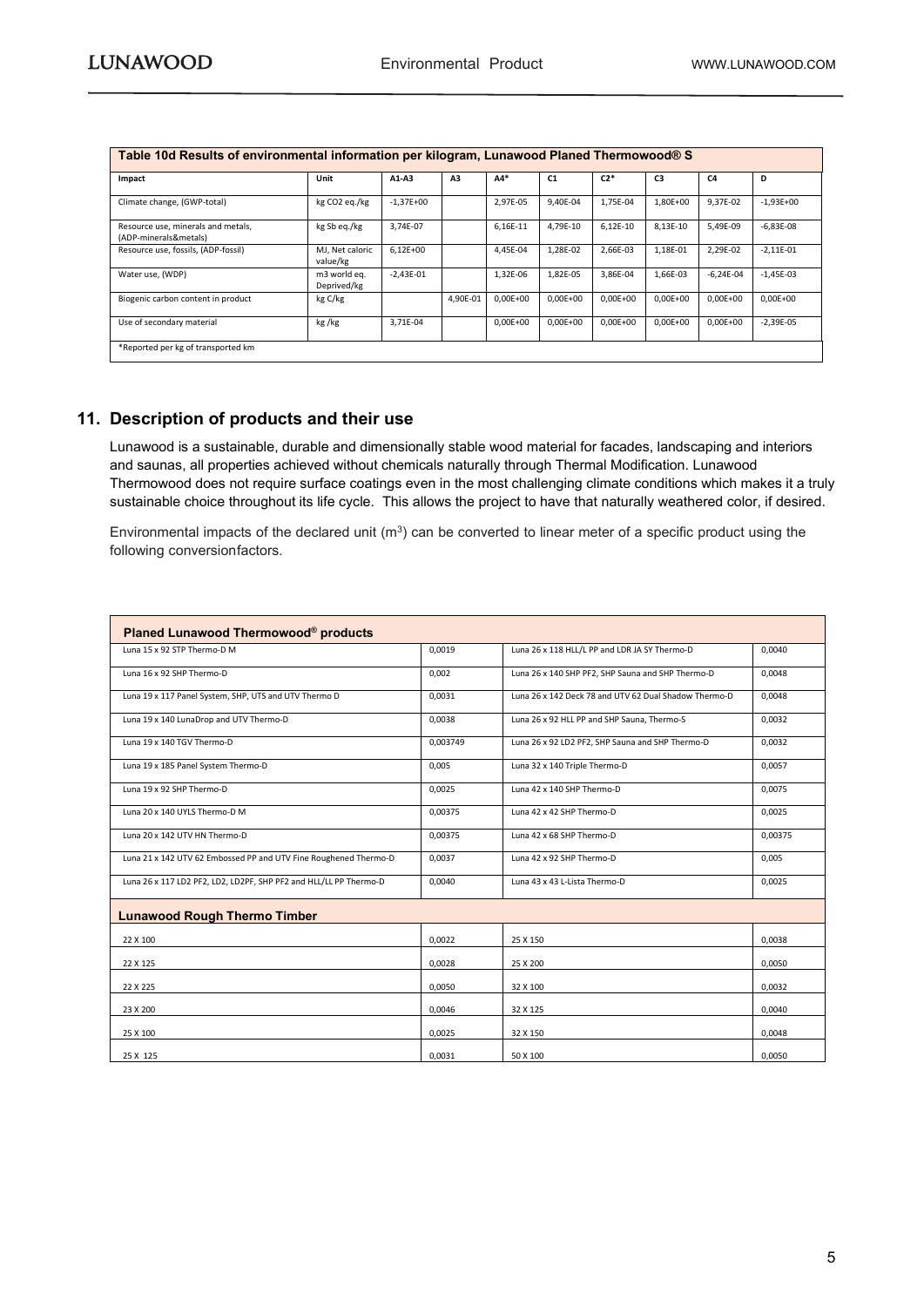#### <span id="page-5-0"></span>**12. Product standard**

ThermoWood® Handbook, International ThermoWood Association. https://www.thermowood.fi.

#### <span id="page-5-1"></span>**13. Physical properties**

|                              | <b>Moisture</b> | Density at u=5% | Thickness mm | Width mm |
|------------------------------|-----------------|-----------------|--------------|----------|
| Lunawood Rough Thermo Timber | 5%              | 430 kg/m3       | $22 - 50$    | 100-225  |
| Lunawood Planed Thermowood®  | 5%              | 390 kg/m3       | $14 - 43$    | 42-142   |

Treatment classes have no significant impact on dimensions & densities. The quality requirements are described in the product standard.

#### <span id="page-5-2"></span>**14. Raw materials of the product**

| <b>Raw materials</b>                                                                                           | Amount, % | <b>Usability</b> | Origin  |
|----------------------------------------------------------------------------------------------------------------|-----------|------------------|---------|
| Softwoods, Scots Pine* (Pinus sylvestris L. and Norway Spruce* (Picea abies L.)                                | 100       | Renewable        | Finland |
| Also described as *Nordic Pine and **Nordic Spruce. The choice of species has no impacts on presented results. |           |                  |         |

#### <span id="page-5-3"></span>**15. Substances under European Chemicals Agency`s REACH, SVHC restrictions**

The product does not include substances from ECHA's Candidate List of Substances of Very High Concern.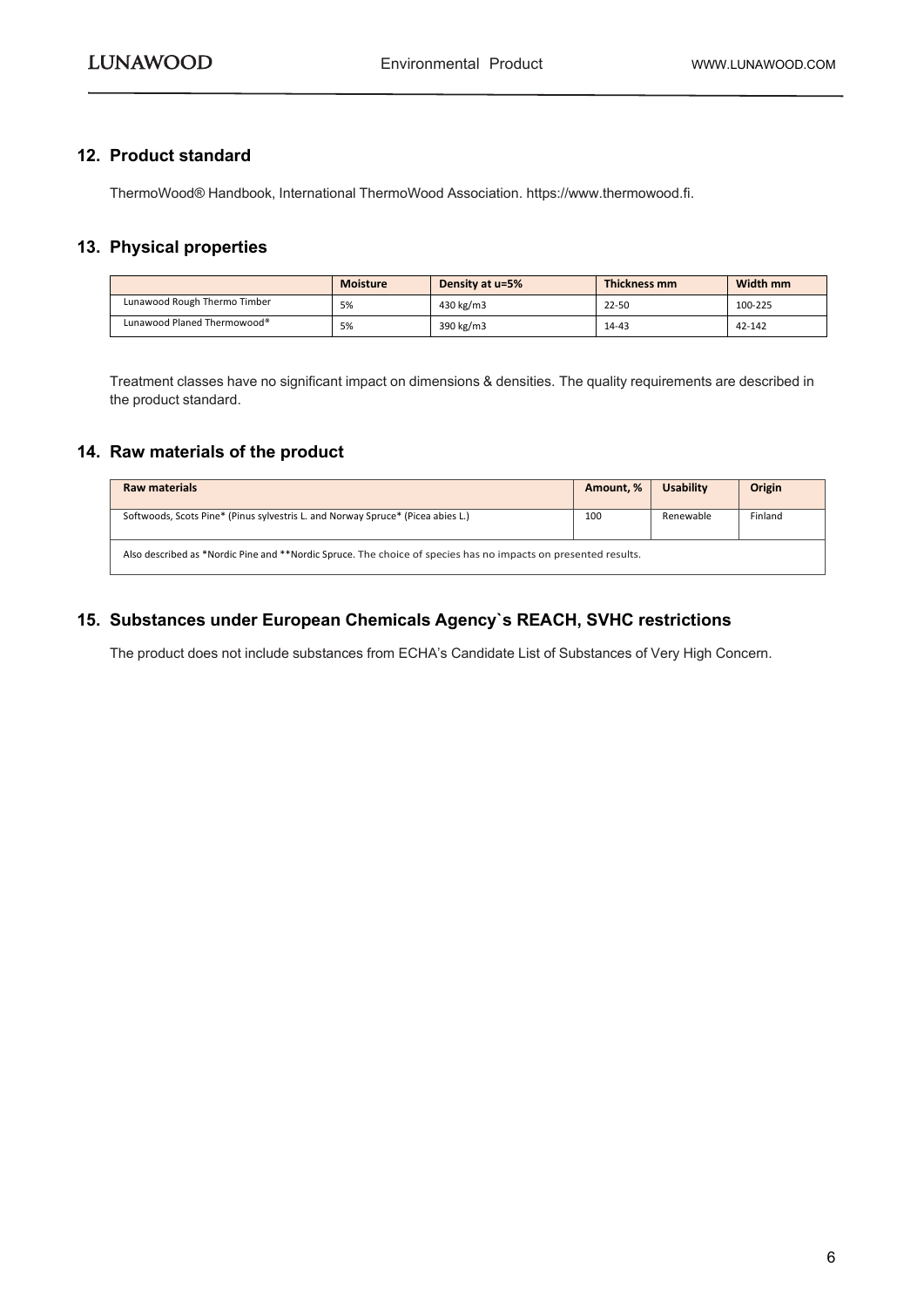## <span id="page-6-0"></span>**Scope of the Life Cycle Assessment**

All covered modules are marked with X. Not relevant modules are marked as NR. This declaration covers "cradle-to-gate with options, modules C1-C4 an D".

|            | Product stage |                |           | Construction<br>process stage         | Use stage |             |                |             |               |                              |                          |                                     | End of life stage |                     |                |                | Supplementary<br>the life cycle | information beyond |
|------------|---------------|----------------|-----------|---------------------------------------|-----------|-------------|----------------|-------------|---------------|------------------------------|--------------------------|-------------------------------------|-------------------|---------------------|----------------|----------------|---------------------------------|--------------------|
| A1         | A2            | A <sub>3</sub> | A4        | A <sub>5</sub>                        | <b>B1</b> | <b>B2</b>   | B <sub>3</sub> | <b>B4</b>   | <b>B5</b>     | <b>B6</b>                    | <b>B7</b>                | C <sub>1</sub>                      | C <sub>2</sub>    | C <sub>3</sub>      | C <sub>4</sub> | D <sub>1</sub> | D <sub>2</sub>                  | D <sub>3</sub>     |
| X          | X             | X              | X         | <b>NR</b>                             | <b>NR</b> | <b>NR</b>   | <b>NR</b>      | <b>NR</b>   | <b>NR</b>     | <b>NR</b>                    | <b>NR</b>                | X                                   | X                 | X                   | X              | <b>NR</b>      | X                               | <b>NR</b>          |
| mat<br>Raw | Transport     | Manufacturing  | Transport | Construction-instsallation<br>process | Use       | Maintenance | Repair         | Replacement | Refurbishment | use<br>energy<br>Operational | use<br>Operational water | construction<br>demolition<br>لِّهِ | Transport         | processing<br>Waste | Disposal       | Reuse          | Recovery                        | Recycling          |

This environmental product declaration refers to the Thermowood® produced by Oy Lunawood Ltd in Finland. Scenario for the modules C and D are valid for processing demolition wood in Finland only.

The reference year is 2019.

#### **16. Declared unit**

The declared unit is one nominal m<sup>3</sup> of Lunawood Thermowood® with 5 % moisture content. Results can be converted to linear meters using conversion factors in section 11. The results are presented as production volume weighted averages of the two mills. Inventoried products from two mills are identical such that the average presents a product on the market.

#### **17. System boundaries**

This EPD covers the following modules: A1 (raw material supply), A2 (transport) and A3 (manufacture), transportation to client (A4), End-of-Life (C) and supplementary information beyond the life cycle (D).

#### **18. Cut-off criteria**

Modules A1 is based on inventory of RTS EPD 124\_21 over its modules A1 to A3. All the raw material transportation in A2 is inventoried. In module A3 all energy use, including mills' own heat plants, other material usage, use of machinery in the mills, packing materials, production waste treatment and necessary transportation of goods have been included. Module A4 is inventoried as a weighted average of loads and distances to the Lunawood Ltd. clients. In module C scenario covers machine used for demolition (C1), transportation to the waste treatment (C2), chipping of deconstruction wood for energy wood (97 %) and waste wood (C3) and treatment of waste wood (C4). Module D presents net gains of using deconstruction wood instead of regular woody materials in a CHP plant in Finland.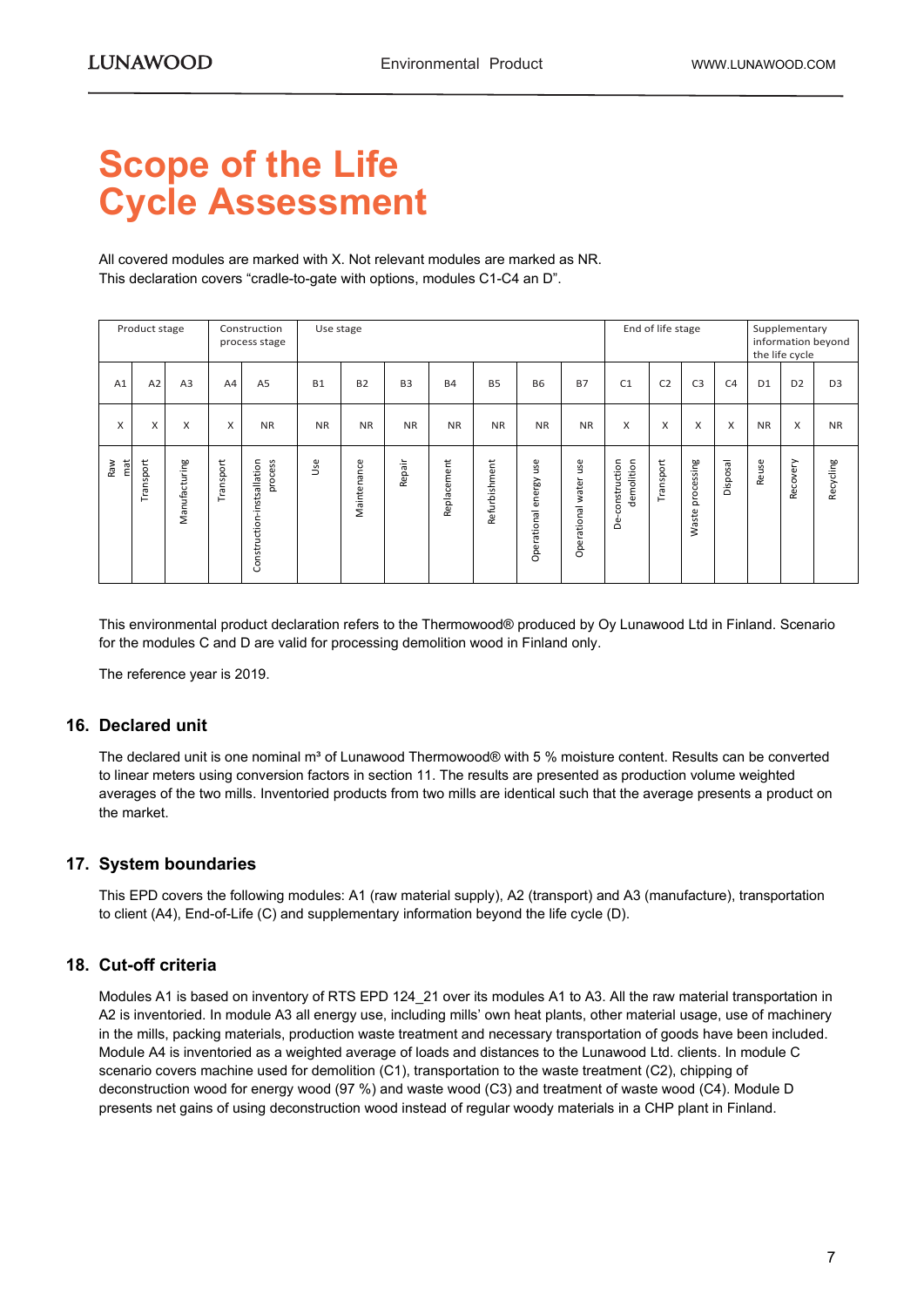#### **19. Production process**

Sawn timber is transported from the sawmills to Lunawood mills. The Thermowood® thermo treatment is used. The process can be divided into three main phases, where temperature is first increased and kept at high temperature (130 ºC) for drying in the kiln. At the second phase, once high-temperature drying has taken place, the temperature inside the kiln is increased to 190°C ±3°C (Thermo-S) or 212°C ±3°C (Thermo-D). When the target level has been reached, the temperature remains constant for 2–3 hours depending on the treated dimensions. Finally, at phase 3, the kiln is cooled, and re-moisturising takes place to bring the wood moisture content to  $4 - 7$  %. Required heat is produced with liquid petroleum gas (Iisalmi) and bark (Kaskinen). Otherwise, the production process requires electricity and fuels for the different equipment, as well as hydraulic and lubrication oils. Planed Thermowood® can be planed from Rough Thermo Timber on the mills or outsourced. Boards are packed and transported to the customers. Allocation of impacts between the main products is based on volumetric flows and measured energy uses. Shavings and cut-offs are either sold as side streams or used internally for energy. Allocation between main products and side streams is based on their economic value.

Allocation between main products and side streams is based on their economic value.

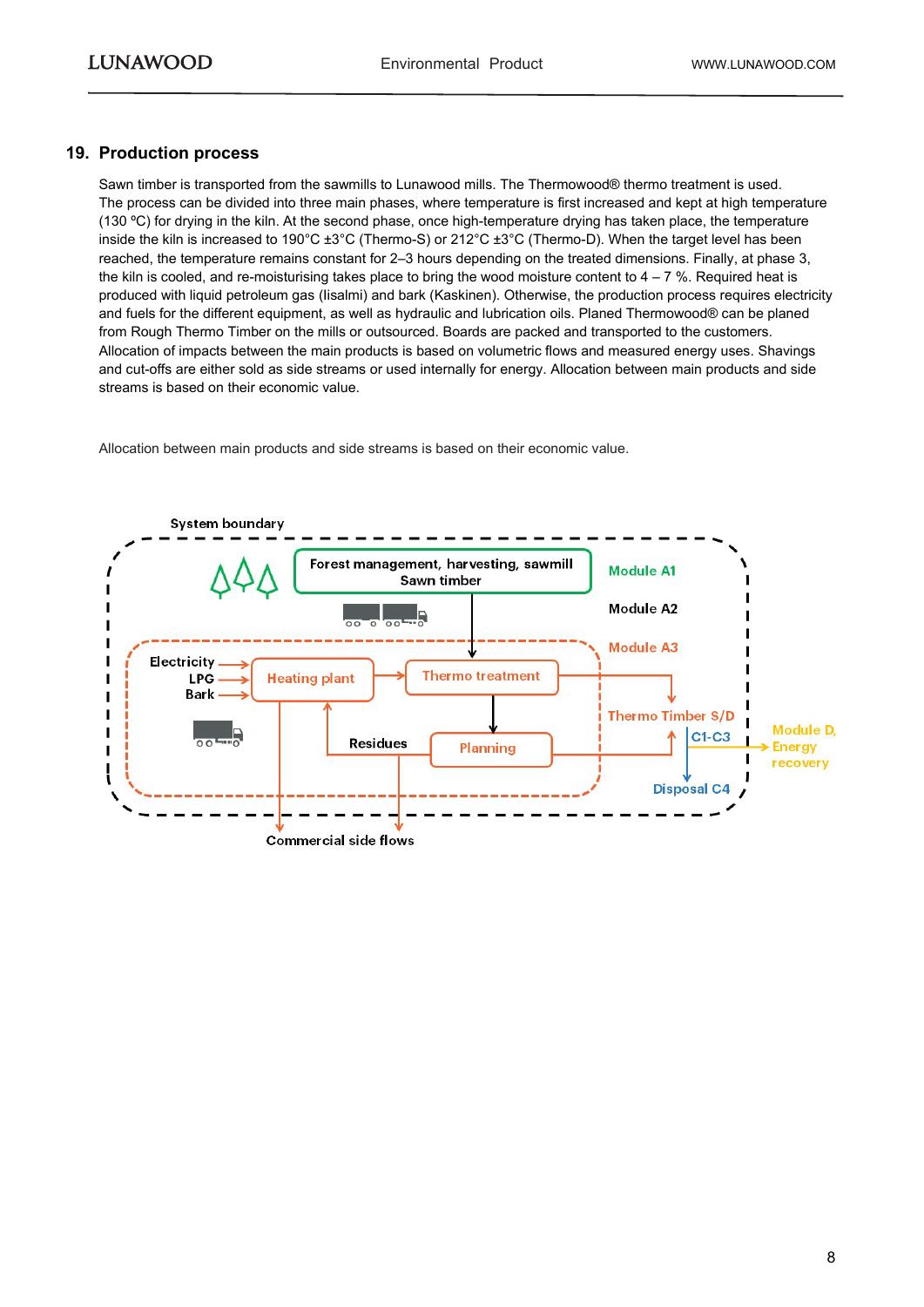### **Environmental Impacts and Raw Material Use**

#### <span id="page-8-0"></span>**20. Environmental impacts**

| Impact category                                              | Unit                      | $A1-A3$     | $A4*$    | C1       | $C2*$    | C3       | C <sub>4</sub> | D           |
|--------------------------------------------------------------|---------------------------|-------------|----------|----------|----------|----------|----------------|-------------|
| Climate change, (GWP-total)                                  | kg CO2 eq.                | $-6,16E+02$ | 1,25E-02 | 3,66E-01 | 6,82E-02 | 7,73E+02 | 3,66E+01       | $-8,21E+02$ |
| Climate change - Fossil, (GWP-fossil)                        | kg CO2 eq.                | 1,17E+02    | 1,14E-02 | 3,66E-01 | 6,06E-02 | 1,38E+00 | 7,38E-01       | $-7,42E+00$ |
| Climate change - Biogenic, (GWP-biogenic)                    | kg CO2 eq.                | $-7,34E+02$ | 1,04E-03 | 3,14E-04 | 7,58E-03 | 7,72E+02 | 3,58E+01       | $-8,14E+02$ |
| Climate Change - Land use and LU change, (GWP-<br>luluc)     | kg CO2 eq.                | 7,50E-01    | 5,56E-06 | 3,62E-05 | 2,69E-05 | 4,72E-02 | 2,80E-04       | $-2,11E-01$ |
| Ozone depletion, (ODP)                                       | kg CFC 11 eq.             | 1,47E-05    | 2,87E-09 | 7,76E-08 | 1,59E-08 | 4,58E-08 | 1,12E-07       | $-1,84E-06$ |
| Acidification, (AP)                                          | Mol H+ eq.                | 6,95E-01    | 1,44E-04 | 2,04E-03 | 3,45E-04 | 4,57E-03 | 6,12E-03       | $-3,75E-02$ |
| Eutrophication, freshwater, (EP-freswater)                   | kg P eq.                  | 1,22E-02    | 6,87E-07 | 1,12E-05 | 4,42E-06 | 4,79E-04 | 1,92E-04       | $-9,29E-04$ |
| Eutrohication, marine, (EP-marine)                           | kg N eq.                  | 2,62E-01    | 4,01E-05 | 8,21E-04 | 1,19E-04 | 1,29E-03 | 3,36E-03       | $-1,38E-02$ |
| Eutrophiocation, terrestial, (EP-terrestial)                 | mol N eq.                 | 2,83E+00    | 4,43E-04 | 9,00E-03 | 1,30E-03 | 9,15E-03 | 2,85E-02       | $-1,48E-01$ |
| Photochemical ozone formation, (POCP)                        | kg NMVOC eq.              | 7,34E-01    | 1,22E-04 | 2,55E-03 | 3,70E-04 | 3,32E-03 | 7,42E-03       | $-6,32E-02$ |
| Resource use, minerals and metals, (ADP-<br>minerals&metals) | kg Sb eq.                 | 2,95E-04    | 2,58E-08 | 1,87E-07 | 2,39E-07 | 3,50E-07 | 2,14E-06       | $-2,66E-05$ |
| Resource use, fossils, (ADP-fossil)                          | MJ, LHV                   | 1,93E+03    | 1,87E-01 | 4,98E+00 | 1,04E+00 | 5,08E+01 | 8,93E+00       | $-8,21E+01$ |
| Water use, (WDP)                                             | M3, world eq.<br>deprived | $-1,16E+01$ | 5,52E-04 | 7,10E-03 | 1,50E-01 | 7,15E-01 | $-2,43E-01$    | $-5,67E-01$ |

| Impact category                                              | Unit                      | $A1-A3$     | $AA*$    | C1       | $C2*$    | C <sub>3</sub> | C <sub>4</sub> | D           |
|--------------------------------------------------------------|---------------------------|-------------|----------|----------|----------|----------------|----------------|-------------|
| Climate change, (GWP-total)                                  | kg CO2 eq.                | $-6,30E+02$ | 1,25E-02 | 3,66E-01 | 6,82E-02 | 7,73E+02       | 3,66E+01       | $-8,21E+02$ |
| Climate change - Fossil, (GWP-fossil)                        | kg CO2 eq.                | 8,48E+01    | 1,14E-02 | 3,66E-01 | 6,06E-02 | 1,38E+00       | 7,38E-01       | $-7,42E+00$ |
| Climate change - Biogenic, (GWP-biogenic)                    | kg CO2 eq.                | $-7,16E+02$ | 1,04E-03 | 3,14E-04 | 7,58E-03 | 7,72E+02       | 3,58E+01       | $-8,14E+02$ |
| Climate Change - Land use and LU change,<br>(GWP-luluc)      | kg CO2 eq.                | 1,29E+00    | 5,56E-06 | 3,62E-05 | 2,69E-05 | 4,72E-02       | 2,80E-04       | $-2,11E-01$ |
| Ozone depletion, (ODP)                                       | kg CFC 11 eq.             | 1,28E-05    | 2,87E-09 | 7,76E-08 | 1,59E-08 | 4,58E-08       | 1,12E-07       | $-1,84E-06$ |
| Acidification, (AP)                                          | Mol H+ eq.                | 8,23E-01    | 1,44E-04 | 2,04E-03 | 3.45E-04 | 4,57E-03       | 6,12E-03       | $-3,75E-02$ |
| Eutrophication, freshwater, (EP-freswater)                   | kg P eq.                  | 1,47E-02    | 6,87E-07 | 1,12E-05 | 4,42E-06 | 4,79E-04       | 1,92E-04       | $-9,29E-04$ |
| Eutrohication, marine, (EP-marine)                           | kg N eq.                  | 3,31E-01    | 4,01E-05 | 8,21E-04 | 1,19E-04 | 1,29E-03       | 3,36E-03       | $-1,38E-02$ |
| Eutrophiocation, terrestial, (EP-terrestial)                 | mol N eq.                 | 3,58E+00    | 4,43E-04 | 9,00E-03 | 1,30E-03 | 9,15E-03       | 2,85E-02       | $-1,48E-01$ |
| Photochemical ozone formation, (POCP)                        | kg NMVOC eq.              | 9,04E-01    | 1,22E-04 | 2,55E-03 | 3,70E-04 | 3,32E-03       | 7,42E-03       | $-6,32E-02$ |
| Resource use, minerals and metals, (ADP-<br>minerals&metals) | kg Sb eq.                 | 1,41E-04    | 2,58E-08 | 1,87E-07 | 2,39E-07 | 3,50E-07       | 2,14E-06       | $-2,66E-05$ |
| Resource use, fossils, (ADP-fossil)                          | MJ, LHV                   | 1,99E+03    | 1,87E-01 | 4,98E+00 | 1,04E+00 | 5,08E+01       | 8,93E+00       | $-8,21E+01$ |
| Water use, (WDP)                                             | M3, world eq.<br>deprived |             | 5,52E-04 | 7,10E-03 | 1,50E-01 | 7,15E-01       | $-2,43E-01$    | $-5,67E-01$ |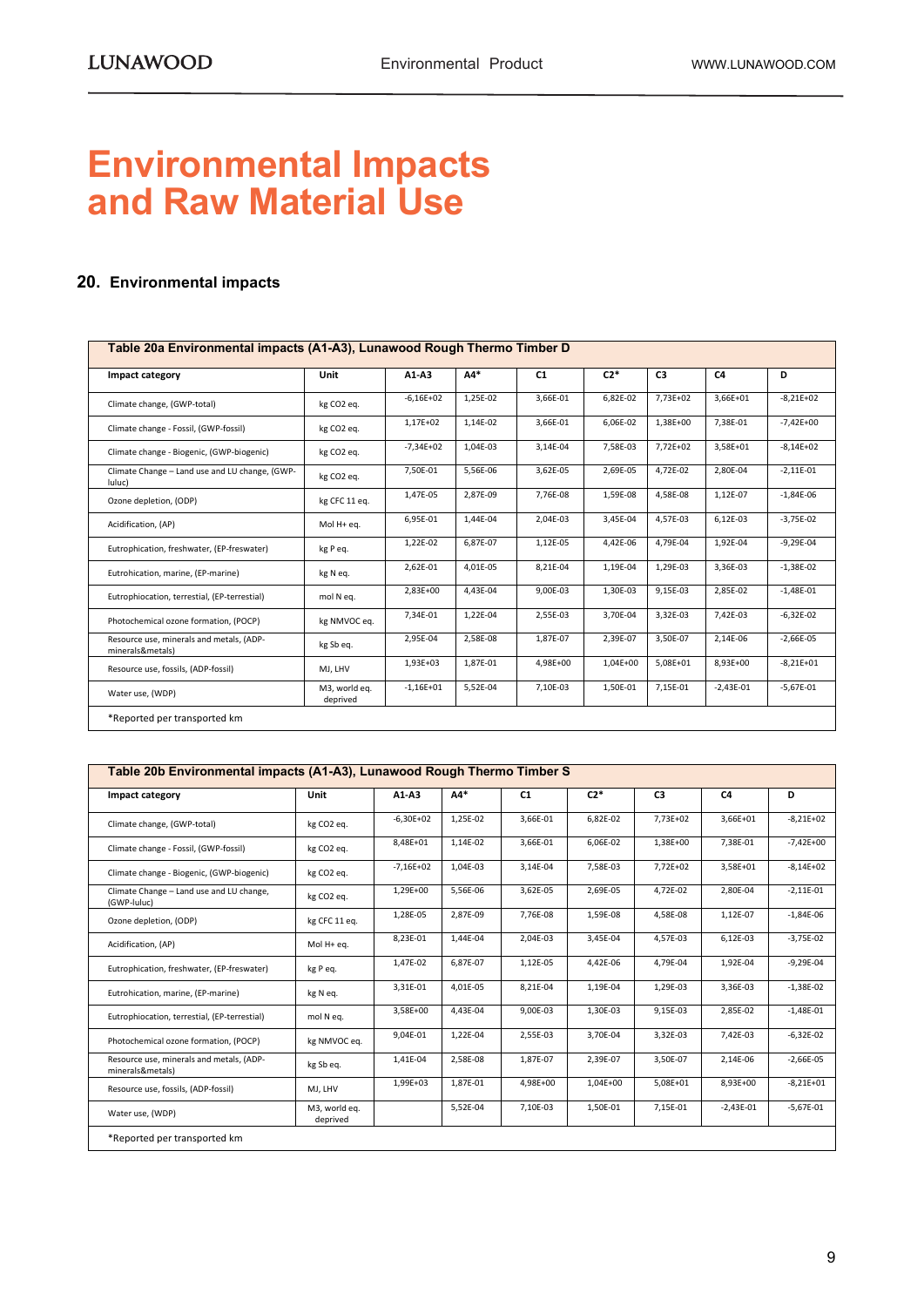| Impact category                                              | Unit                      | $A1-A3$     | $AA*$    | C1       | $C2*$    | C3       | C4          | D           |
|--------------------------------------------------------------|---------------------------|-------------|----------|----------|----------|----------|-------------|-------------|
| Climate change, (GWP-total)                                  | kg CO2 eq.                | $-5,22E+02$ | 1,16E-02 | 3,66E-01 | 6,82E-02 | 7,03E+02 | 3,66E+01    | $-7,52E+02$ |
| Climate change - Fossil, (GWP-fossil)                        | kg CO2 eq.                | 1,28E+02    | 1,06E-02 | 3,66E-01 | 6,06E-02 | 1,25E+00 | 7,38E-01    | $-7,42E+00$ |
| Climate change - Biogenic, (GWP-biogenic)                    | kg CO2 eq.                | $-6,52E+02$ | 9,77E-04 | 3,14E-04 | 7,58E-03 | 7,02E+02 | 3,58E+01    | $-7,44E+02$ |
| Climate Change - Land use and LU change,<br>(GWP-luluc)      | kg CO <sub>2</sub> eq.    | 1,10E+00    | 5,13E-06 | 3,62E-05 | 2,69E-05 | 4,28E-02 | 2,80E-04    | $-2,11E-01$ |
| Ozone depletion, (ODP)                                       | kg CFC 11 eq.             | 1,53E-05    | 2,66E-09 | 7,76E-08 | 1,59E-08 | 4,15E-08 | 1,12E-07    | $-1,84E-06$ |
| Acidification, (AP)                                          | Mol H+ eq.                | 7,35E-01    | 1,32E-04 | 2,04E-03 | 3,45E-04 | 4,15E-03 | 6,12E-03    | $-3,75E-02$ |
| Eutrophication, freshwater, (EP-freswater)                   | kg P eq.                  | 1,59E-02    | 6,40E-07 | 1,12E-05 | 4,42E-06 | 4,34E-04 | 1,92E-04    | $-9,29E-04$ |
| Eutrohication, marine, (EP-marine)                           | kg N eq.                  | 2,73E-01    | 3,68E-05 | 8,21E-04 | 1,19E-04 | 1,17E-03 | 3,36E-03    | $-1,38E-02$ |
| Eutrophiocation, terrestial, (EP-terrestial)                 | mol N eq.                 | 2,92E+00    | 4,07E-04 | 9,00E-03 | 1,30E-03 | 8,29E-03 | 2,85E-02    | $-1,48E-01$ |
| Photochemical ozone formation, (POCP)                        | kg NMVOC eq.              | 7,65E-01    | 1,12E-04 | 2,55E-03 | 3,70E-04 | 3,01E-03 | 7,42E-03    | $-6,32E-02$ |
| Resource use, minerals and metals, (ADP-<br>minerals&metals) | kg Sb eq.                 | 3,00E-04    | 2,40E-08 | 1,87E-07 | 2,39E-07 | 3,17E-07 | 2,14E-06    | $-2,66E-05$ |
| Resource use, fossils, (ADP-fossil)                          | MJ, LHV                   | 2,33E+03    | 1,73E-01 | 4,98E+00 | 1,04E+00 | 4,61E+01 | 8,93E+00    | $-8,21E+01$ |
| Water use, (WDP)                                             | M3, world eq.<br>deprived | $-6,05E+00$ | 5,15E-04 | 7,10E-03 | 1,50E-01 | 6,48E-01 | $-2,43E-01$ | $-5,67E-01$ |

| Impact category                                             | Unit                      | $A1-A3$     | $AA*$    | C <sub>1</sub> | $C2*$    | C <sub>3</sub> | C <sub>4</sub> | D           |
|-------------------------------------------------------------|---------------------------|-------------|----------|----------------|----------|----------------|----------------|-------------|
| Climate change, (GWP-total)                                 | kg CO2 eq.                | $-5,36E+02$ | 1,16E-02 | 3,66E-01       | 6,82E-02 | 7,03E+02       | 3,66E+01       | $-7,52E+02$ |
| Climate change - Fossil, (GWP-fossil)                       | kg CO2 eq.                | $9,61E+01$  | 1,06E-02 | 3,66E-01       | 6,06E-02 | 1,25E+00       | 7,38E-01       | $-7,42E+00$ |
| Climate change - Biogenic, (GWP-biogenic)                   | kg CO2 eq.                | $-6,34E+02$ | 9,77E-04 | 3,14E-04       | 7,58E-03 | 7,02E+02       | 3,58E+01       | $-7,44E+02$ |
| Climate Change - Land use and LU change,<br>(GWP-Juluc)     | kg CO2 eq.                | 1,64E+00    | 5,13E-06 | 3,62E-05       | 2,69E-05 | 4,28E-02       | 2,80E-04       | $-2,11E-01$ |
| Ozone depletion, (ODP)                                      | kg CFC 11 eq.             | 1,33E-05    | 2,66E-09 | 7.76E-08       | 1,59E-08 | 4,15E-08       | 1,12E-07       | $-1,84E-06$ |
| Acidification, (AP)                                         | Mol H+ ea.                | 8,63E-01    | 1,32E-04 | 2,04E-03       | 3,45E-04 | 4,15E-03       | 6,12E-03       | $-3,75E-02$ |
| Eutrophication, freshwater, (EP-freswater)                  | kg P eq.                  | 1.84E-02    | 6.40E-07 | 1,12E-05       | 4.42E-06 | 4,34E-04       | 1.92E-04       | $-9,29E-04$ |
| Eutrohication, marine, (EP-marine)                          | kg N eq.                  | 3,42E-01    | 3,68E-05 | 8,21E-04       | 1,19E-04 | 1,17E-03       | 3,36E-03       | $-1,38E-02$ |
| Eutrophiocation, terrestial, (EP-terrestial)                | mol N eq.                 | 3,67E+00    | 4,07E-04 | 9,00E-03       | 1,30E-03 | 8,29E-03       | 2,85E-02       | $-1,48E-01$ |
| Photochemical ozone formation, (POCP)                       | kg NMVOC eq.              | 9,35E-01    | 1,12E-04 | 2,55E-03       | 3,70E-04 | 3,01E-03       | 7,42E-03       | $-6,32E-02$ |
| Resource use, minerals and metals,<br>(ADP-minerals&metals) | kg Sb eq.                 | 1,46E-04    | 2,40E-08 | 1,87E-07       | 2,39E-07 | 3,17E-07       | 2,14E-06       | $-2,66E-05$ |
| Resource use, fossils, (ADP-fossil)                         | MJ, LHV                   | 2,39E+03    | 1,73E-01 | 4,98E+00       | 1,04E+00 | 4,61E+01       | 8,93E+00       | $-8,21E+01$ |
| Water use, (WDP)                                            | M3, world eq.<br>deprived | $-9,47E+01$ | 5,15E-04 | 7,10E-03       | 1,50E-01 | 6,48E-01       | $-2,43E-01$    | $-5,67E-01$ |

#### <span id="page-9-0"></span>**21. Additional environmental impacts**

Not declared (ND)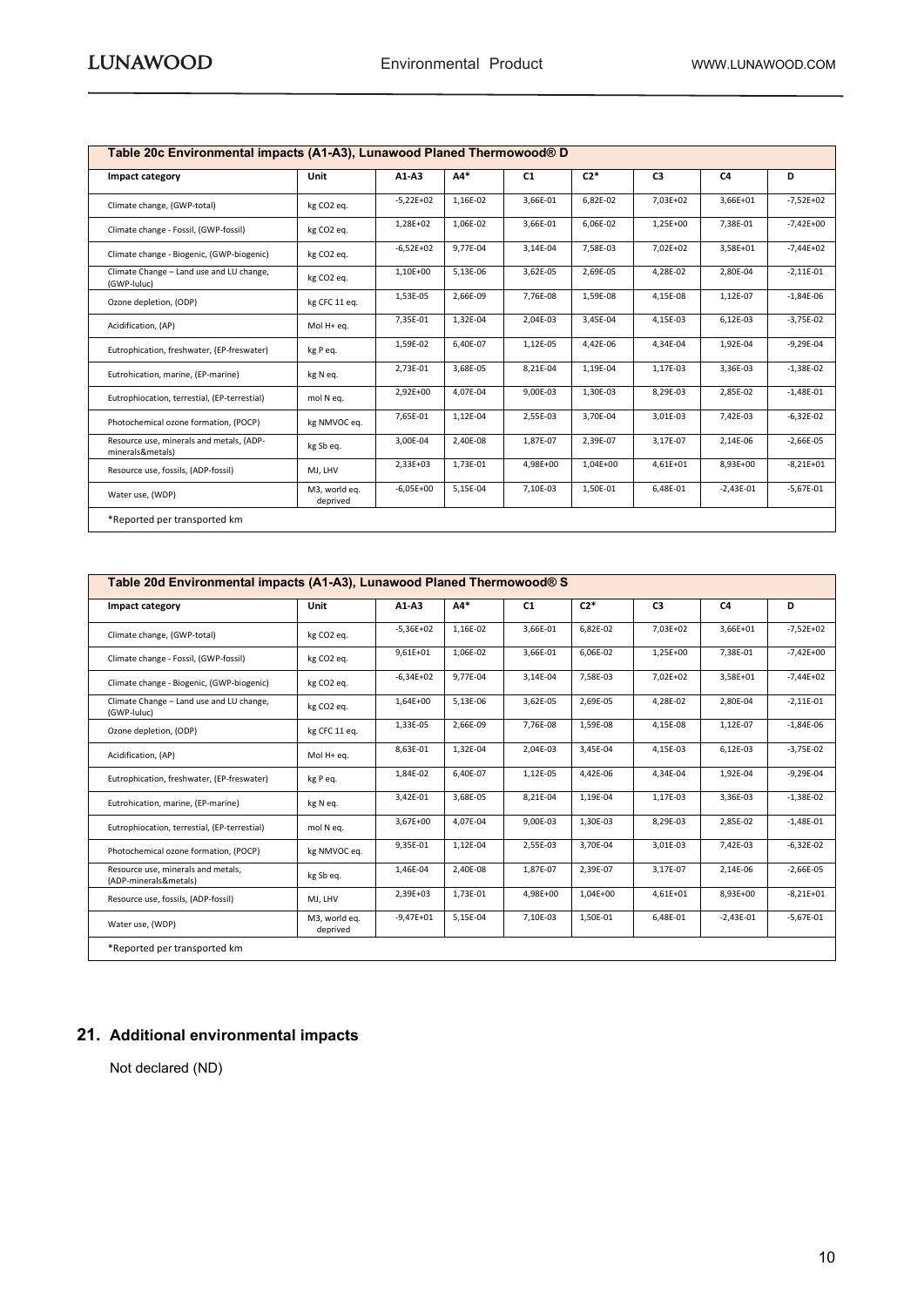#### <span id="page-10-0"></span>**22. Use of natural resources**

|                                                                                                               | Table 22a Use of natural resources, Lunawood Rough Thermo Timber D |              |              |                |              |                |                |               |  |  |  |  |
|---------------------------------------------------------------------------------------------------------------|--------------------------------------------------------------------|--------------|--------------|----------------|--------------|----------------|----------------|---------------|--|--|--|--|
| Parameter                                                                                                     | Unit                                                               | $A1-A3$      | $AA*$        | C <sub>1</sub> | $C2*$        | C <sub>3</sub> | C <sub>4</sub> | D             |  |  |  |  |
| Use of renewable primary energy excluding renewable primary<br>energy resources used as raw materials         | MI                                                                 | 1,44E+03     | 1.63E-03     | 2,16E-02       | 1,46E-02     | 1,05E+01       | 1,17E-01       | $-2,54E+00$   |  |  |  |  |
| Use of renewable primary energy resources used as raw<br>materials                                            | MI                                                                 | 8,05E+03     | 5.09E-04     | 6,39E-03       | $0,00E+00$   | 7,82E+03       | 2,42E+02       | $-4,31E+03$   |  |  |  |  |
| Total use of renewable primary energy resources                                                               | MJ                                                                 | $9,49E+03$   | 2.14E-03     | 2,80E-02       | 1,46E-02     | 7.83E+03       | 2,42E+02       | $-4,31E+03$   |  |  |  |  |
| Use of non-renewable primary energy excluding non-renewable<br>primary energy resources used as raw materials | MJ                                                                 | 1,93E+03     | 1,87E-01     | 4.98E+00       | 1,04E+00     | $5.04E + 01$   | 8,93E+00       | $-8.28E + 01$ |  |  |  |  |
| Use of non-renewable primary energy resources used as raw<br>materials                                        | MJ                                                                 | 3,25E+01     | $0.00E + 00$ | $0.00E + 00$   | $0.00E + 00$ | $0.00E + 00$   | $0.00E + 00$   | $0.00E + 00$  |  |  |  |  |
| Total use of non-renewable primary energy resources                                                           | MJ                                                                 | 1,97E+03     | 1,87E-01     | 4.98E+00       | 1,04E+00     | $5,04E+01$     | 8,93E+00       | $-8,28E+01$   |  |  |  |  |
| Use of renewable secondary fuels                                                                              | MI                                                                 | $0,00E+00$   | $0,00E+00$   | $0,00E+00$     | $0,00E+00$   | $0.00E + 00$   | $0.00E + 00$   | $0,00E+00$    |  |  |  |  |
| Use of non-renewable secondary fuels                                                                          | MJ                                                                 | $0.00E + 00$ | $0.00E + 00$ | $0,00E+00$     | $0,00E+00$   | $0,00E+00$     | $0,00E+00$     | $0,00E+00$    |  |  |  |  |
| Net use of fresh water                                                                                        | m <sup>3</sup>                                                     | 1.69E+00     | 2.07E-05     | 2,95E-04       | 1,23E-04     | 1,62E-01       | $-4,17E-03$    | 9,58E-02      |  |  |  |  |
| Use of secondary materials                                                                                    | kg                                                                 | 1,41E-01     | $0.00E + 00$ | $0,00E+00$     | $0,00E+00$   | $0,00E+00$     | $0,00E+00$     | $-9,31E-03$   |  |  |  |  |
| *Reported per transported km                                                                                  |                                                                    |              |              |                |              |                |                |               |  |  |  |  |

| Table 22b Use of natural resources, Lunawood Rough Thermo Timber S                                             |                |              |              |              |              |              |              |              |  |  |
|----------------------------------------------------------------------------------------------------------------|----------------|--------------|--------------|--------------|--------------|--------------|--------------|--------------|--|--|
| Parameter                                                                                                      | Unit           | $A1-A3$      | $AA*$        | C1           | $C2*$        | C3           | C4           | D            |  |  |
| Use of renewable primary energy excluding renewable<br>primary energy resources used as raw materials          | M.             | $9.52E + 02$ | 1,63E-03     | 2,16E-02     | 1.46E-02     | 1,05E+01     | 1,17E-01     | $-2,54E+00$  |  |  |
| Use of renewable primary energy resources used as raw<br>materials                                             | M.             | 8.05E+03     | 5.09E-04     | 6.39E-03     | $0,00E+00$   | 7.82E+03     | $2.42E + 02$ | $-4.31E+03$  |  |  |
| Total use of renewable primary energy resources                                                                | M.             | $9.00E + 03$ | 2,14E-03     | 2,80E-02     | 1.46E-02     | 7.83E+03     | 2,42E+02     | $-4,31E+03$  |  |  |
| Use of non-renewable primary energy excluding non-<br>renewable primary energy resources used as raw materials | M.             | 1,99E+03     | 1,87E-01     | 4.98E+00     | 1,04E+00     | 5,04E+01     | 8.93E+00     | $-8,28E+01$  |  |  |
| Use of non-renewable primary energy resources used as<br>raw materials                                         | M.             | 3.28E+01     | $0.00E + 00$ | $0.00E + 00$ | $0,00E+00$   | $0,00E+00$   | $0.00E + 00$ | $0,00E+00$   |  |  |
| Total use of non-renewable primary energy resources                                                            | M.             | $2,02E+03$   | 1,87E-01     | 4,98E+00     | 1,04E+00     | 5,04E+01     | 8,93E+00     | $-8,28E+01$  |  |  |
| Use of renewable secondary fuels                                                                               | M.             | 1,15E+03     | $0.00E + 00$ | $0.00E + 00$ | $0,00E+00$   | $0.00E + 00$ | $0.00E + 00$ | $0,00E+00$   |  |  |
| Use of non-renewable secondary fuels                                                                           | M.             | $0.00E + 00$ | $0.00E + 00$ | $0.00E + 00$ | $0.00E + 00$ | $0.00E + 00$ | $0.00E + 00$ | $0.00E + 00$ |  |  |
| Net use of fresh water                                                                                         | m <sup>3</sup> | 1,29E+00     | 2,07E-05     | 2,95E-04     | 1,23E-04     | 1,62E-01     | $-4,17E-03$  | 9,58E-02     |  |  |
| Use of secondary materials                                                                                     | kg             | 1.45E-01     | $0,00E+00$   | $0.00E + 00$ | $0,00E+00$   | $0,00E+00$   | $0,00E+00$   | $-9,31E-03$  |  |  |
| *Reported per transported km                                                                                   |                |              |              |              |              |              |              |              |  |  |

| Table 22c Use of natural resources, Lunawood Planed Thermowood® D                                              |                |              |              |              |              |              |              |               |  |  |
|----------------------------------------------------------------------------------------------------------------|----------------|--------------|--------------|--------------|--------------|--------------|--------------|---------------|--|--|
| Parameter                                                                                                      | Unit           | $A1-A3$      | A4*          | C1           | $C2*$        | C3           | C4           | D             |  |  |
| Use of renewable primary energy excluding renewable<br>primary energy resources used as raw materials          | MJ             | 1.59E+03     | 1,52E-03     | 2.16E-02     | 1.46E-02     | $9.51E + 00$ | 1.17E-01     | $-2.54E+00$   |  |  |
| Use of renewable primary energy resources used as raw<br>materials                                             | MI             | 7.30E+03     | 4.73E-04     | 6.39E-03     | $0.00E + 00$ | 7.09E+03     | 2.19E+02     | $-4.31E+03$   |  |  |
| Total use of renewable primary energy resources                                                                | MJ             | 8.89E+03     | 1,99E-03     | 2.80E-02     | 1.46E-02     | 7.10E+03     | 2,19E+02     | $-4,31E+03$   |  |  |
| Use of non-renewable primary energy excluding non-<br>renewable primary energy resources used as raw materials | MI             | $2.33E + 03$ | 1.73E-01     | 4.98E+00     | $1.04E + 00$ | 4.57E+01     | 8.93E+00     | $-8.28E + 01$ |  |  |
| Use of non-renewable primary energy resources used as<br>raw materials                                         | MJ             | 3,25E+01     | $0,00E+00$   | $0.00E + 00$ | $0,00E+00$   | $0,00E+00$   | $0,00E+00$   | $0,00E+00$    |  |  |
| Total use of non-renewable primary energy resources                                                            | MJ             | 2,36E+03     | 1,73E-01     | 4.98E+00     | 1,04E+00     | 4,57E+01     | 8,93E+00     | $-8,28E+01$   |  |  |
| Use of renewable secondary fuels                                                                               | MI             | $0.00E + 00$ | $0.00E + 00$ | $0.00E + 00$ | $0.00E + 00$ | $0.00E + 00$ | $0.00E + 00$ | $0.00E + 00$  |  |  |
| Use of non-renewable secondary fuels                                                                           | MJ             | $0.00E + 00$ | $0.00E + 00$ | $0.00E + 00$ | $0.00E + 00$ | $0.00E + 00$ | $0.00E + 00$ | $0.00E + 00$  |  |  |
| Net use of fresh water                                                                                         | m <sup>3</sup> | $2.91E+00$   | 1,93E-05     | 2,95E-04     | 1,23E-04     | 1.47E-01     | $-4,17E-03$  | 9,58E-02      |  |  |
| Use of secondary materials                                                                                     | kg             | 1,41E-01     | $0,00E+00$   | $0.00E + 00$ | $0,00E+00$   | $0.00E + 00$ | $0.00E + 00$ | $-9,31E-03$   |  |  |
| *Reported per transported km                                                                                   |                |              |              |              |              |              |              |               |  |  |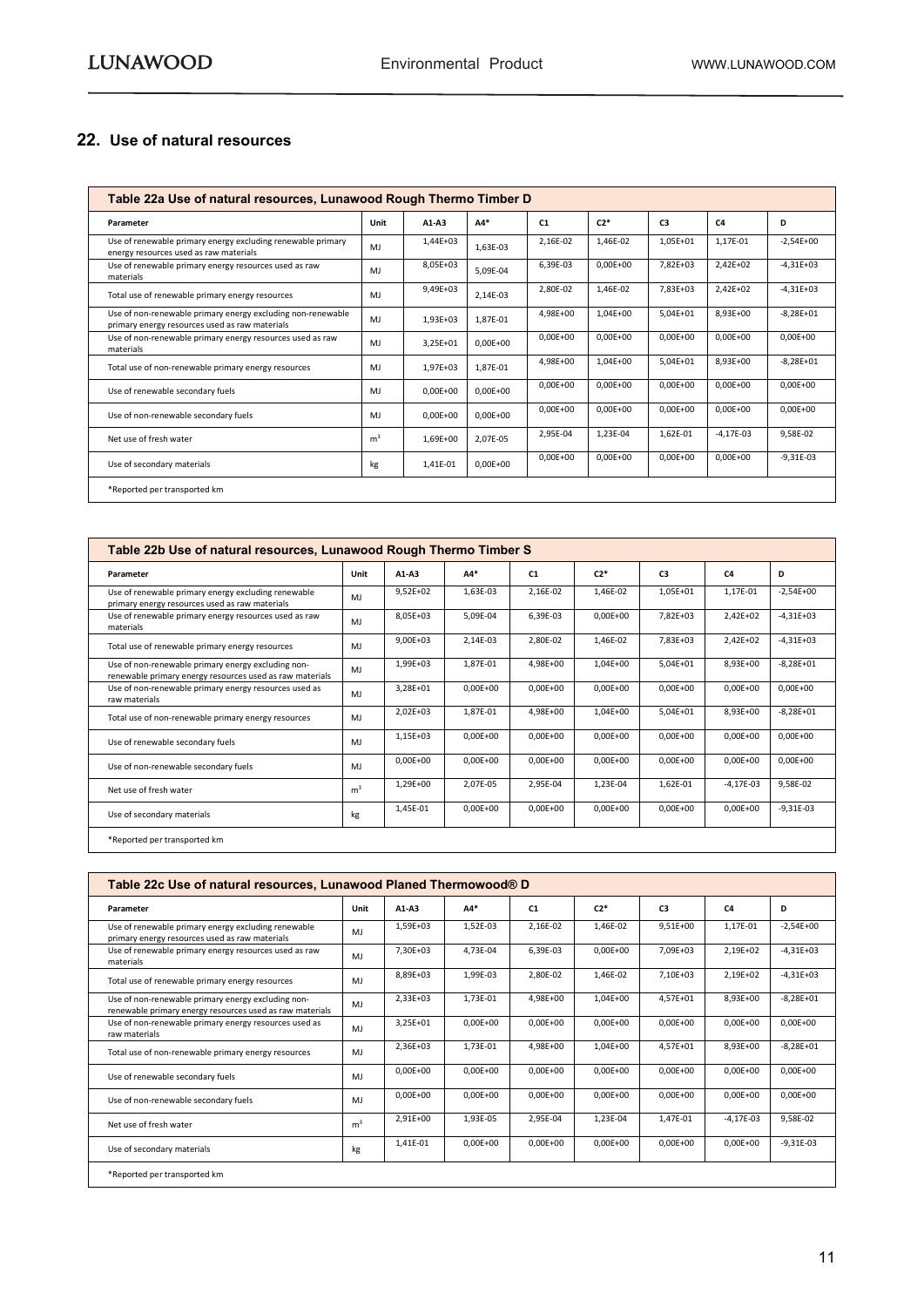| Table 22d Use of natural resources, Lunawood Planed Thermowood® S                                              |                |              |              |              |              |                |              |               |  |  |  |
|----------------------------------------------------------------------------------------------------------------|----------------|--------------|--------------|--------------|--------------|----------------|--------------|---------------|--|--|--|
| Parameter                                                                                                      | Unit           | $A1-A3$      | $AA*$        | C1           | $C2*$        | C <sub>3</sub> | C4           | D             |  |  |  |
| Use of renewable primary energy excluding renewable<br>primary energy resources used as raw materials          | M.             | 1,11E+03     | 1,52E-03     | 2,16E-02     | 1,46E-02     | 9,51E+00       | 1,17E-01     | $-2,54E+00$   |  |  |  |
| Use of renewable primary energy resources used as raw<br>materials                                             | M <sub>1</sub> | 7.30E+03     | 4,73E-04     | 6.39E-03     | $0.00E + 00$ | 7.09E+03       | 2,19E+02     | $-4,31E+03$   |  |  |  |
| Total use of renewable primary energy resources                                                                | MJ             | $8.41E + 03$ | 1,99E-03     | 2.80E-02     | 1.46E-02     | 7.10E+03       | 2.19E+02     | $-4.31E+03$   |  |  |  |
| Use of non-renewable primary energy excluding non-<br>renewable primary energy resources used as raw materials | M.             | 2,38E+03     | 1,73E-01     | 4.98E+00     | 1,04E+00     | 4.57E+01       | 8.93E+00     | $-8,28E+01$   |  |  |  |
| Use of non-renewable primary energy resources used as<br>raw materials                                         | M <sub>1</sub> | 3.28E+01     | $0,00E+00$   | $0.00E + 00$ | $0,00E+00$   | $0.00E + 00$   | $0.00E + 00$ | $0,00E+00$    |  |  |  |
| Total use of non-renewable primary energy resources                                                            | MJ             | $2.42E + 03$ | 1,73E-01     | 4.98E+00     | $1.04E + 00$ | 4.57E+01       | 8.93E+00     | $-8.28E + 01$ |  |  |  |
| Use of renewable secondary fuels                                                                               | M.             | $1.15E + 03$ | $0.00E + 00$ | $0.00E + 00$ | $0.00E + 00$ | $0.00E + 00$   | $0.00E + 00$ | $0.00E + 00$  |  |  |  |
| Use of non-renewable secondary fuels                                                                           | MJ             | $0,00E+00$   | $0,00E+00$   | $0,00E+00$   | $0,00E+00$   | $0,00E+00$     | $0,00E+00$   | $0,00E+00$    |  |  |  |
| Net use of fresh water                                                                                         | m <sup>3</sup> | 2,50E+00     | 1,93E-05     | 2,95E-04     | 1,23E-04     | 1,47E-01       | $-4,17E-03$  | 9,58E-02      |  |  |  |
| Use of secondary materials                                                                                     | kg             | 1,45E-01     | $0,00E+00$   | $0.00E + 00$ | $0.00E + 00$ | $0.00E + 00$   | $0.00E + 00$ | $-9,31E-03$   |  |  |  |
| *Reported per transported km                                                                                   |                |              |              |              |              |                |              |               |  |  |  |

#### <span id="page-11-0"></span>**23. Biogenic carbon content**

| Table 23a, b Biogenic carbon content, Lunawood Rough Thermo Timber D and S |       |              |  |  |  |  |  |  |  |
|----------------------------------------------------------------------------|-------|--------------|--|--|--|--|--|--|--|
|                                                                            | Unit* | A3           |  |  |  |  |  |  |  |
| Biogenic carbon content in product                                         | kg C  | 2.10E+02     |  |  |  |  |  |  |  |
| Biogenic carbon content in accompanying packaging                          | kg C  | $3.13E + 00$ |  |  |  |  |  |  |  |
| *1 kg biogenic carbon is equivalent to 44/12 kg of biogenic CO2.           |       |              |  |  |  |  |  |  |  |

| Table 23c, d Biogenic carbon content, Lunawood Planed Thermowood® D and S |       |              |  |  |  |
|---------------------------------------------------------------------------|-------|--------------|--|--|--|
|                                                                           | Unit* | A3           |  |  |  |
| Biogenic carbon content in product                                        | kg C  | 1.91E+02     |  |  |  |
| Biogenic carbon content in accompanying packaging                         | kg C  | $3.13E + 00$ |  |  |  |
| *1 kg biogenic carbon is equivalent to 44/12 kg of biogenic CO2.          |       |              |  |  |  |

#### <span id="page-11-1"></span>**24. End of life – Waste**

| Table 24a End of life - Waste, Lunawood Rough Thermo Timber D |      |              |              |              |              |                |                |              |
|---------------------------------------------------------------|------|--------------|--------------|--------------|--------------|----------------|----------------|--------------|
| Parameter                                                     | Unit | A1-A3        | A4*          | C1           | $C2*$        | C <sub>3</sub> | C <sub>4</sub> | D            |
| Hazardous waste disposed                                      | kg   | 2.74E-02     | $0.00E + 00$ | $0.00E + 00$ | $0.00E + 00$ | $0.00E + 00$   | $0.00E + 00$   | $0,00E+00$   |
| Non-hazardous waste disposed                                  | kg   | $2.65E + 00$ | $0.00E + 00$ | $0.00E + 00$ | $0.00E + 00$ | $0.00E + 00$   | $0.00E + 00$   | $0.00E + 00$ |
| Radioactive waste disposed                                    | kg   | $0.00E + 00$ | $0.00E + 00$ | $0.00E + 00$ | $0.00E + 00$ | $0.00E + 00$   | $0.00E + 00$   | $0,00E+00$   |
| *Reported per transported km                                  |      |              |              |              |              |                |                |              |

| Table 24b End of life - Waste, Lunawood Rough Thermo Timber S |      |              |              |                |              |                |              |            |
|---------------------------------------------------------------|------|--------------|--------------|----------------|--------------|----------------|--------------|------------|
| Parameter                                                     | Unit | $A1-A3$      | $A4*$        | C <sub>1</sub> | $C2*$        | C <sub>3</sub> | C4           | D          |
| Hazardous waste disposed                                      | kg   | 2.84E-02     | $0.00E + 00$ | $0.00E + 00$   | $0.00E + 00$ | $0.00E + 00$   | $0.00E + 00$ | $0,00E+00$ |
| Non-hazardous waste disposed                                  | kg   | $2.65E + 00$ | $0.00E + 00$ | $0.00E + 00$   | $0.00E + 00$ | $0.00E + 00$   | $0.00E + 00$ | $0,00E+00$ |
| Radioactive waste disposed                                    | kg   | $0.00E + 00$ | $0.00E + 00$ | $0.00E + 00$   | $0.00E + 00$ | $0.00E + 00$   | $0.00E + 00$ | $0,00E+00$ |
| *Reported per transported km                                  |      |              |              |                |              |                |              |            |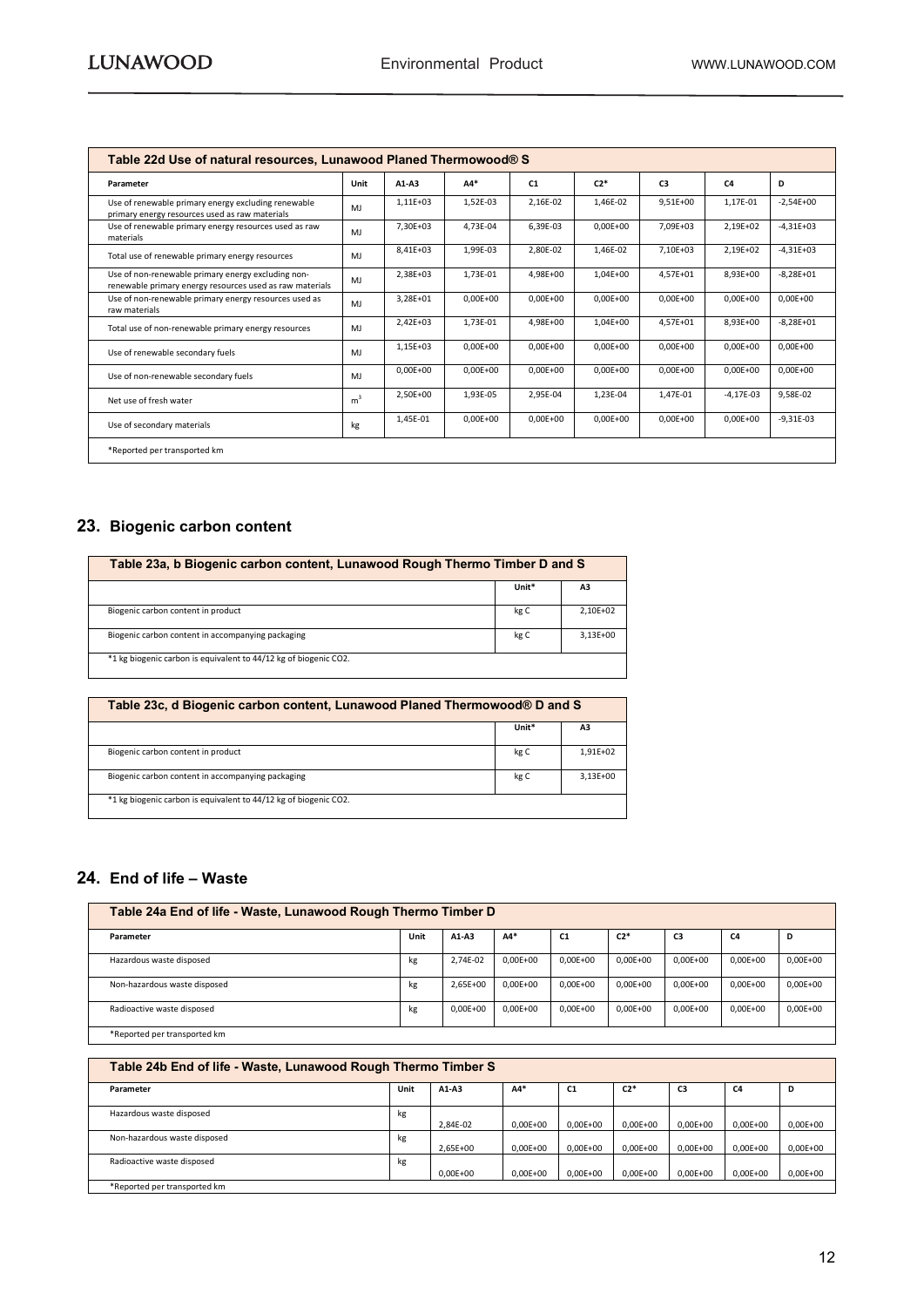| Table 24c End of life - Waste, Lunawood Planed Thermowood® D |      |              |              |              |              |              |              |            |
|--------------------------------------------------------------|------|--------------|--------------|--------------|--------------|--------------|--------------|------------|
| Parameter                                                    | Unit | A1-A3        | $A4*$        | <b>C1</b>    | $C2*$        | C3           | C4           | D          |
| Hazardous waste disposed                                     | kg   | 2,74E-02     | $0.00E + 00$ | $0,00E+00$   | $0.00E + 00$ | $0.00E + 00$ | $0.00E + 00$ | $0,00E+00$ |
| Non-hazardous waste disposed                                 | kg   | $2.65E + 00$ | $0.00E + 00$ | $0.00E + 00$ | $0.00E + 00$ | $0.00E + 00$ | $0.00E + 00$ | $0,00E+00$ |
| Radioactive waste disposed                                   | kg   | $0.00E + 00$ | $0.00E + 00$ | $0,00E+00$   | $0.00E + 00$ | $0.00E + 00$ | $0.00E + 00$ | $0,00E+00$ |
| *Reported per transported km                                 |      |              |              |              |              |              |              |            |

| Table 24d End of life - Waste, Lunawood Planed Thermowood® S |      |              |              |              |              |                |                |            |
|--------------------------------------------------------------|------|--------------|--------------|--------------|--------------|----------------|----------------|------------|
| Parameter                                                    | Unit | $A1-A3$      | $A4*$        | <b>C1</b>    | $C2*$        | C <sub>3</sub> | C <sub>4</sub> | D          |
| Hazardous waste disposed                                     | kg   | 2,84E-02     | $0.00E + 00$ | $0.00E + 00$ | $0.00E + 00$ | $0.00E + 00$   | $0.00E + 00$   | $0,00E+00$ |
| Non-hazardous waste disposed                                 | kg   | $2.65E + 00$ | $0.00E + 00$ | $0.00E + 00$ | $0.00E + 00$ | $0.00E + 00$   | $0.00E + 00$   | $0,00E+00$ |
| Radioactive waste disposed                                   | kg   | $0.00E + 00$ | $0.00E + 00$ | $0.00E + 00$ | $0.00E + 00$ | $0.00E + 00$   | $0.00E + 00$   | $0,00E+00$ |
| *Reported per transported km                                 |      |              |              |              |              |                |                |            |

#### <span id="page-12-0"></span>**25. Other environmental indicators**

| Table 25a Other environmental indicators, Lunawood Rough Thermo Timber D |      |              |              |                |                |                |              |              |
|--------------------------------------------------------------------------|------|--------------|--------------|----------------|----------------|----------------|--------------|--------------|
| Indicator                                                                | Unit | $A1 - A3$    | A4           | C <sub>1</sub> | C <sub>2</sub> | C <sub>3</sub> | C4           | D            |
| Components for re-use                                                    | kg   | $0.00E + 00$ | $0.00E + 00$ | $0.00E + 00$   | $0.00E + 00$   | $0.00E + 00$   | $0.00E + 00$ | $0.00E + 00$ |
| Materials for recycling                                                  | kg   | 8.47E-01     | $0.00E + 00$ | $0.00E + 00$   | $0.00E + 00$   | $0.00E + 00$   | $0.00E + 00$ | $0.00E + 00$ |
| Materials for energy recovery                                            | kg   | 1.95E-01     | $0.00E + 00$ | $0.00E + 00$   | $0.00E + 00$   | 4.17E+02       | $0.00E + 00$ | $0.00E + 00$ |
| Exported energy                                                          | MI   | $0.00E + 00$ | $0.00E + 00$ | $0.00E + 00$   | $0.00E + 00$   | $0.00E + 00$   | $0.00E + 00$ | $0.00E + 00$ |

|                               | Table 25b Other environmental indicators, Lunawood Rough Thermo Timber S |                                |              |                |                |                |                |              |  |
|-------------------------------|--------------------------------------------------------------------------|--------------------------------|--------------|----------------|----------------|----------------|----------------|--------------|--|
| Indicator                     | Unit                                                                     | A <sub>1</sub> -A <sub>3</sub> | A4           | C <sub>1</sub> | C <sub>2</sub> | C <sub>3</sub> | C <sub>4</sub> | D            |  |
| Components for re-use         | kg                                                                       | $0.00E + 00$                   | $0.00E + 00$ | $0.00E + 00$   | $0.00E + 00$   | $0.00E + 00$   | $0.00E + 00$   | $0.00E + 00$ |  |
| Materials for recycling       | kg                                                                       | 8.77E-01                       | $0.00E + 00$ | $0.00E + 00$   | $0.00E + 00$   | $0.00E + 00$   | $0.00E + 00$   | $0.00E + 00$ |  |
| Materials for energy recovery | kg                                                                       | 2.02E-01                       | $0.00E + 00$ | $0.00E + 00$   | $0.00E + 00$   | $4.17E + 02$   | $0.00E + 00$   | $0.00E + 00$ |  |
| Exported energy               | M.                                                                       | $0.00E + 00$                   | $0.00E + 00$ | $0.00E + 00$   | $0.00E + 00$   | $0.00E + 00$   | $0.00E + 00$   | $0.00E + 00$ |  |

| Table 25c Other environmental indicators, Lunawood Planed Thermowood® D |      |              |              |                |                |                |              |              |
|-------------------------------------------------------------------------|------|--------------|--------------|----------------|----------------|----------------|--------------|--------------|
| Indicator                                                               | Unit | A1-A3        | A4           | C <sub>1</sub> | C <sub>2</sub> | C <sub>3</sub> | C4           | D            |
| Components for re-use                                                   | kg   | $0.00E + 00$ | $0.00E + 00$ | $0.00E + 00$   | $0.00E + 00$   | $0.00E + 00$   | $0.00E + 00$ | $0.00E + 00$ |
| Materials for recycling                                                 | kg   | 8.47E-01     | $0.00E + 00$ | $0.00E + 00$   | $0.00E + 00$   | $0.00E + 00$   | $0.00E + 00$ | $0.00E + 00$ |
| Materials for energy recovery                                           | kg   | 1.95E-01     | $0.00E + 00$ | $0.00E + 00$   | $0.00E + 00$   | 3.78E+02       | $0.00E + 00$ | $0.00E + 00$ |
| Exported energy                                                         | M.   | $0.00E + 00$ | $0.00E + 00$ | $0.00E + 00$   | $0.00E + 00$   | $0.00E + 00$   | $0.00E + 00$ | $0.00E + 00$ |

| Table 25d Other environmental indicators, Lunawood Planed Thermowood® S |      |              |              |                |                |                |              |              |
|-------------------------------------------------------------------------|------|--------------|--------------|----------------|----------------|----------------|--------------|--------------|
| Indicator                                                               | Unit | A1-A3        | A4           | C <sub>1</sub> | C <sub>2</sub> | C <sub>3</sub> | C4           | D            |
| Components for re-use                                                   | kg   | $0.00E + 00$ | $0.00E + 00$ | $0.00E + 00$   | $0.00E + 00$   | $0.00E + 00$   | $0.00E + 00$ | $0.00E + 00$ |
| Materials for recycling                                                 | kg   | 8,77E-01     | $0.00E + 00$ | $0.00E + 00$   | $0.00E + 00$   | $0.00E + 00$   | $0.00E + 00$ | $0.00E + 00$ |
| Materials for energy recovery                                           | kg   | 2.02E-01     | $0.00E + 00$ | $0.00E + 00$   | $0.00E + 00$   | 3.78E+02       | $0.00E + 00$ | $0.00E + 00$ |
| Exported energy                                                         | MI   | $0.00E + 00$ | $0.00E + 00$ | $0.00E + 00$   | $0.00E + 00$   | $0.00E + 00$   | $0.00E + 00$ | $0.00E + 00$ |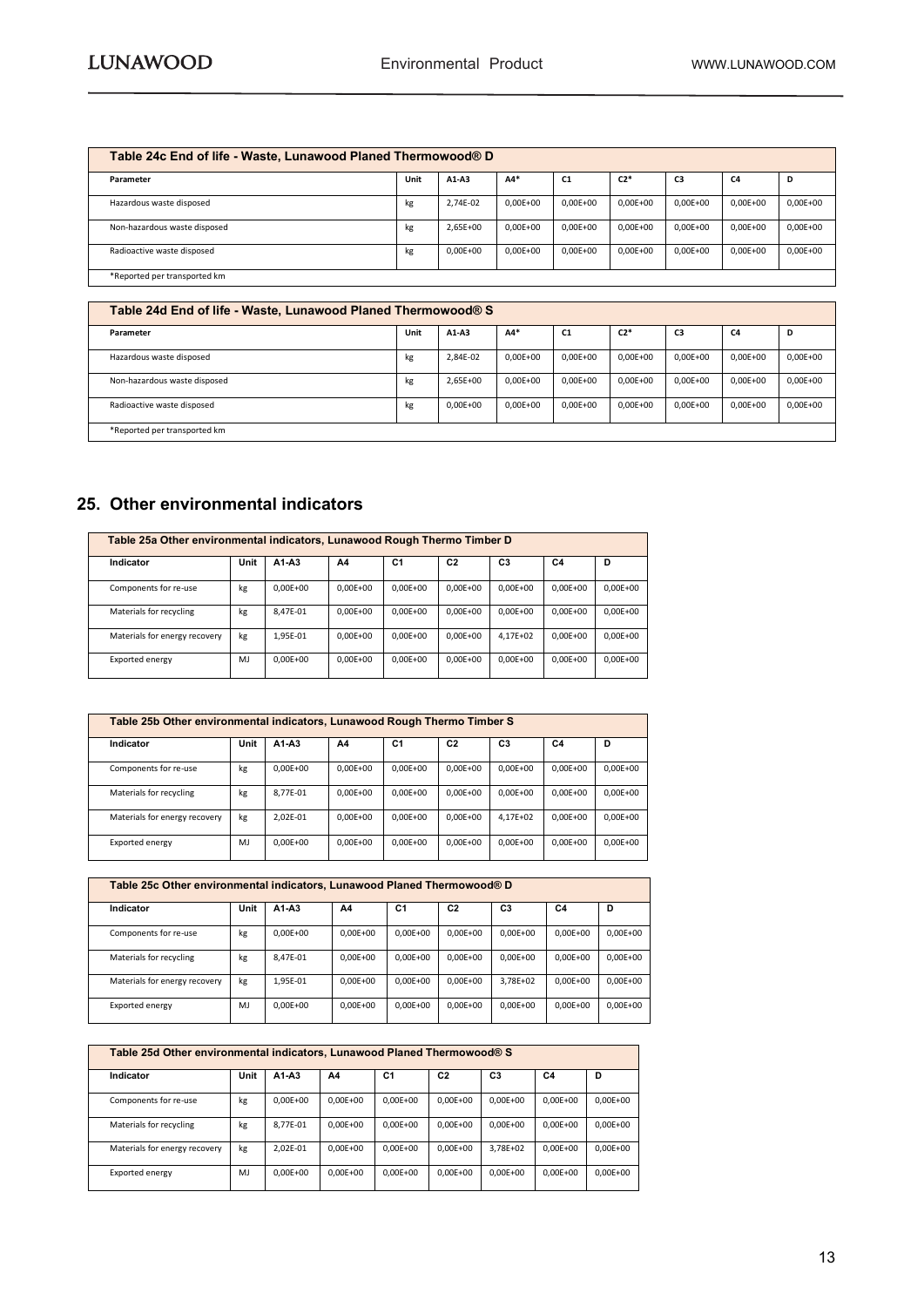### <span id="page-13-0"></span>**Scenarios and Additional Technical Information**

#### <span id="page-13-1"></span>**26. Energy in the manufacturing phase**

| Table 26 Energy in the manufacturing phase, all products |          |                                |  |  |  |  |  |
|----------------------------------------------------------|----------|--------------------------------|--|--|--|--|--|
|                                                          | Quantity | Data Quality                   |  |  |  |  |  |
| A3 Electricity, CO2 emission kg CO2 eq. per kWh          | 1.60E-01 | Finnish grid average 2015-2019 |  |  |  |  |  |

#### <span id="page-13-2"></span>**27. Additional technical information, transportation of products**

| Table 27a Additional technical information, transport to the building site, Lunawood Rough Thermo Timber D |                                                          |                                                  |                              |  |  |  |  |
|------------------------------------------------------------------------------------------------------------|----------------------------------------------------------|--------------------------------------------------|------------------------------|--|--|--|--|
| Variable                                                                                                   | <b>Lunawood Rough</b><br><b>Thermo Timber</b><br>D and S | <b>Lunawood Planed</b><br>Thermowood® D<br>and S | Data quality                 |  |  |  |  |
| Transport, freight, lorry >32 metric ton, EURO4 RER, Diesel I/km/m3                                        | 9,99E-03                                                 | 9.06E-03                                         | Truck >32 tn, abroad         |  |  |  |  |
| Transport, freight, sea, container ship GLO, heavy fuel oil I/km/m3                                        | 1.10E-03                                                 | 1.00E-03                                         | Capacity 43000 tn            |  |  |  |  |
| Distance                                                                                                   | $3.40E + 03$                                             | $3.40E + 03$                                     | Average distance to customer |  |  |  |  |
| Capacity utilisation (including empty returns)                                                             | 49,0%                                                    | 49%                                              | Road                         |  |  |  |  |
| Capacity utilisation                                                                                       | 70,0%                                                    | 70%                                              | Ship                         |  |  |  |  |
| Bulk density of transported products                                                                       | 4.30E+02                                                 | 3.90E+02                                         | $u = 5%$                     |  |  |  |  |
| Volume capacity utilisation factor                                                                         | <b>NA</b>                                                | <b>NA</b>                                        |                              |  |  |  |  |

#### <span id="page-13-3"></span>**28. End-of-life process description in module C**

| Table 28 End-of-life process description, all products |                                              |                        |  |  |  |  |  |
|--------------------------------------------------------|----------------------------------------------|------------------------|--|--|--|--|--|
| <b>Process flow</b>                                    | Unit                                         | Share of declared unit |  |  |  |  |  |
| Collection process specified by type                   | Collected separately                         | 97%                    |  |  |  |  |  |
|                                                        | Collected with mixed construction waste      | 3 %                    |  |  |  |  |  |
| Recovery system specified by type                      | Components for reuse                         | Ω                      |  |  |  |  |  |
|                                                        | Material for recycling                       |                        |  |  |  |  |  |
|                                                        | Energy recovery                              | 97%                    |  |  |  |  |  |
| Disposal specified by type                             | Loss (mixed waste)                           | 3%                     |  |  |  |  |  |
| Assumptions for scenario development                   | Transportation distance to energy use 50 km. |                        |  |  |  |  |  |

#### <span id="page-13-4"></span>**29. Additional information**

Air, soil and water impacts during the use phase have not been studied.